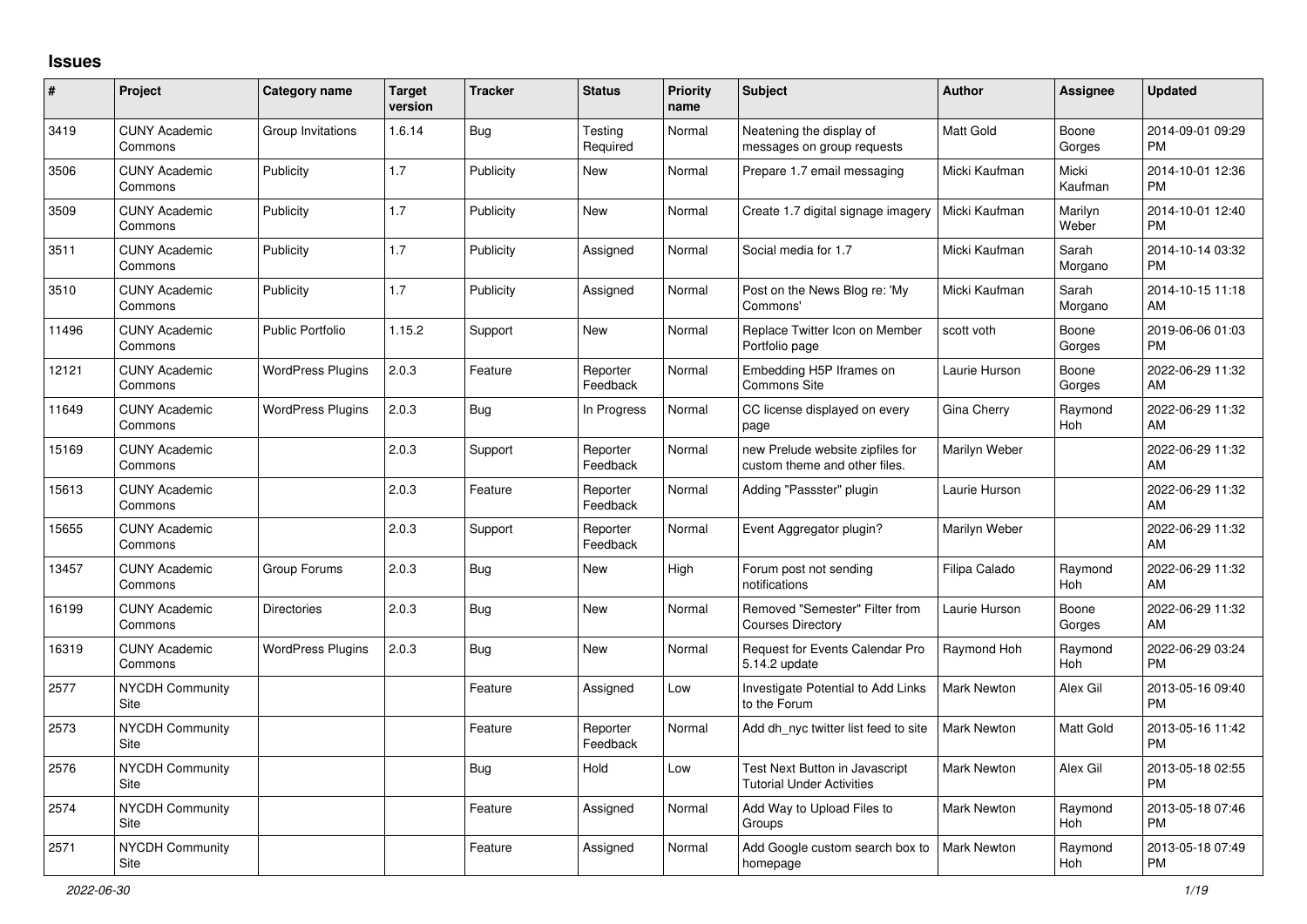| $\vert$ # | Project                                                                 | Category name            | <b>Target</b><br>version | <b>Tracker</b> | <b>Status</b>        | <b>Priority</b><br>name | <b>Subject</b>                                                         | <b>Author</b>           | Assignee            | <b>Updated</b>                |
|-----------|-------------------------------------------------------------------------|--------------------------|--------------------------|----------------|----------------------|-------------------------|------------------------------------------------------------------------|-------------------------|---------------------|-------------------------------|
| 2618      | <b>NYCDH Community</b><br>Site                                          |                          |                          | <b>Bug</b>     | Assigned             | Low                     | Mark blogs as spam when created   Matt Gold<br>by users marked as spam |                         | Boone<br>Gorges     | 2013-06-09 11:38<br><b>PM</b> |
| 8992      | <b>NYCDH Community</b><br>Site                                          |                          |                          | Bug            | Assigned             | Normal                  | Multiple RBE error reports                                             | <b>Matt Gold</b>        | Raymond<br>Hoh      | 2017-12-11 05:43<br><b>PM</b> |
| 12062     | AD/O365 Transition<br>from NonMatric to<br><b>Matriculated Students</b> |                          |                          | Feature        | In Progress          | Normal                  | create solution and console<br>project                                 | Emilio Rodriguez        | Emilio<br>Rodriguez | 2019-11-12 03:56<br><b>PM</b> |
| 11968     | JustPublics@365<br>MediaCamp                                            |                          |                          | Feature        | <b>New</b>           | Normal                  | Nanoscience Retractable Display<br>Unit                                | Donald Cherry           | Bonnie<br>Eissner   | 2021-02-19 08:50<br>AM        |
| 14784     | <b>CUNY Academic</b><br>Commons                                         |                          |                          | Support        | Reporter<br>Feedback | Normal                  | User report of logo problem when<br>using Customizer theme             | Marilyn Weber           |                     | 2021-09-17 10:25<br>AM        |
| 14792     | <b>CUNY Academic</b><br>Commons                                         |                          |                          | <b>Bug</b>     | <b>New</b>           | Normal                  | Inconsistent email notifications<br>from gravity forms                 | Raffi<br>Khatchadourian |                     | 2021-10-04 01:50<br><b>PM</b> |
| 14936     | <b>CUNY Academic</b><br>Commons                                         |                          |                          | Bug            | <b>New</b>           | Normal                  | Commons websites blocked by<br>SPS campus network                      | Laurie Hurson           |                     | 2021-11-03 03:57<br><b>PM</b> |
| 14940     | <b>CUNY Academic</b><br>Commons                                         |                          |                          | Bug            | <b>New</b>           | Normal                  | Discrepancy between Commons<br>profile "sites" and actual # of sites   | Laurie Hurson           |                     | 2021-11-08 11:09<br>AM        |
| 14908     | <b>CUNY Academic</b><br>Commons                                         | Performance              |                          | Bug            | <b>New</b>           | Normal                  | Stale object cache on cdev                                             | Raymond Hoh             | Boone<br>Gorges     | 2021-12-07 09:45<br>AM        |
| 15045     | <b>CUNY Academic</b><br>Commons                                         |                          |                          | Support        | <b>New</b>           | Normal                  | no result for KCeL in the search<br>box on the commons                 | Marilyn Weber           |                     | 2021-12-10 11:29<br>AM        |
| 15260     | <b>CUNY Academic</b><br>Commons                                         |                          |                          | Support        | Reporter<br>Feedback | Normal                  | Diacritical markings   European<br><b>Stages</b>                       | Marilyn Weber           |                     | 2022-02-04 08:16<br>AM        |
| 15370     | <b>CUNY Academic</b><br>Commons                                         |                          |                          | Support        | Reporter<br>Feedback | Normal                  | All-in-One Event Calendar?                                             | Marilyn Weber           |                     | 2022-02-17 11:03<br>AM        |
| 15516     | <b>CUNY Academic</b><br>Commons                                         | <b>WordPress Plugins</b> |                          | Bug            | Reporter<br>Feedback | Normal                  | Can't publish or save draft of post<br>on wordpress.com                | Raffi<br>Khatchadourian | Raymond<br>Hoh      | 2022-03-02 05:52<br><b>PM</b> |
| 15565     | <b>CUNY Academic</b><br>Commons                                         |                          |                          | Support        | <b>New</b>           | Normal                  | Events - send updates to an email<br>listserv                          | Marilyn Weber           |                     | 2022-03-10 01:06<br><b>PM</b> |
| 15757     | <b>CUNY Academic</b><br>Commons                                         |                          |                          | <b>Bug</b>     | <b>New</b>           | Normal                  | Members # do not match                                                 | Laurie Hurson           |                     | 2022-03-30 04:52<br><b>PM</b> |
| 15767     | <b>CUNY Academic</b><br>Commons                                         | WordPress (misc)         |                          | Support        | <b>New</b>           | Normal                  | Site loading slowly                                                    | scott voth              | Boone<br>Gorges     | 2022-04-04 08:56<br><b>PM</b> |
| 15685     | <b>CUNY Academic</b><br>Commons                                         |                          |                          | Support        | New                  | High                    | problem with chrome?                                                   | Marilyn Weber           |                     | 2022-04-25 03:40<br><b>PM</b> |
| 16099     | <b>CUNY Academic</b><br>Commons                                         |                          |                          | Support        | Reporter<br>Feedback | Normal                  | request for Newsletter Glue                                            | Marilyn Weber           |                     | 2022-05-13 12:14<br><b>PM</b> |
| 16110     | <b>CUNY Academic</b><br>Commons                                         |                          |                          | Support        | Reporter<br>Feedback | Normal                  | remove Creative Commons<br>license from pages?                         | Marilyn Weber           | Raymond<br>Hoh      | 2022-05-17 06:11<br><b>PM</b> |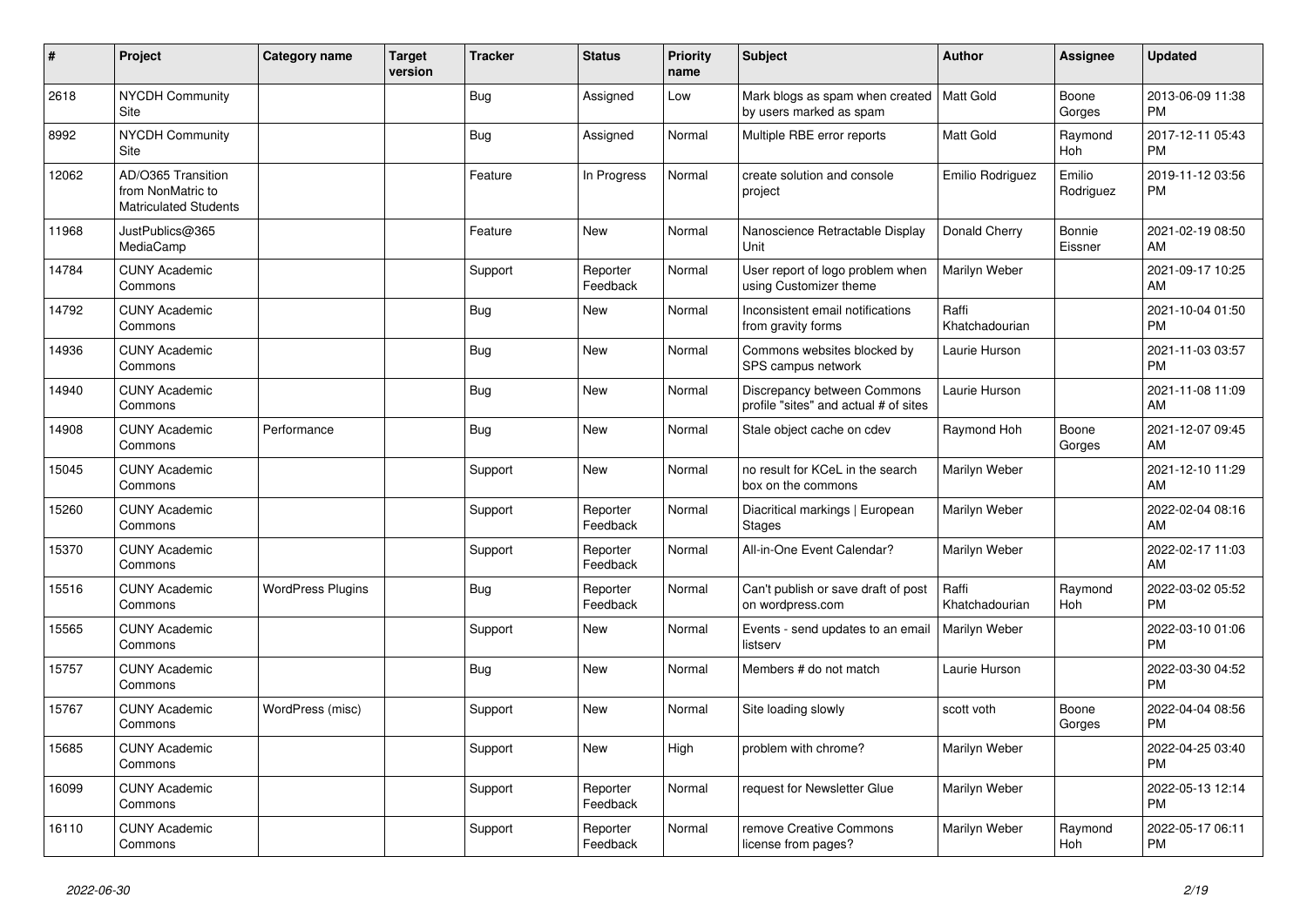| $\pmb{\sharp}$ | Project                         | Category name                  | <b>Target</b><br>version | <b>Tracker</b> | <b>Status</b>        | <b>Priority</b><br>name | <b>Subject</b>                                                                             | <b>Author</b>           | <b>Assignee</b>       | <b>Updated</b>                |
|----------------|---------------------------------|--------------------------------|--------------------------|----------------|----------------------|-------------------------|--------------------------------------------------------------------------------------------|-------------------------|-----------------------|-------------------------------|
| 16177          | <b>CUNY Academic</b><br>Commons | Reply By Email                 |                          | Bug            | <b>New</b>           | Normal                  | Switch to Inbound mode for RBE                                                             | Raymond Hoh             | Raymond<br>Hoh        | 2022-05-30 04:32<br><b>PM</b> |
| 16245          | <b>CUNY Academic</b><br>Commons | WordPress (misc)               |                          | Bug            | Reporter<br>Feedback | Normal                  | Save Button missing on<br>WordPress Profile page                                           | scott voth              | Raymond<br><b>Hoh</b> | 2022-06-16 03:09<br><b>PM</b> |
| 16255          | <b>CUNY Academic</b><br>Commons | WordPress (misc)               |                          | Bug            | <b>New</b>           | Normal                  | Need to define 'MULTISITE'<br>constant in wp-config.php                                    | Raymond Hoh             |                       | 2022-06-19 09:31<br>AM        |
| 16290          | <b>CUNY Academic</b><br>Commons |                                |                          | Feature        | Reporter<br>Feedback | Normal                  | Add Table Of Contents Block<br>plug-in                                                     | Raffi<br>Khatchadourian |                       | 2022-06-24 10:26<br>AM        |
| 16294          | <b>CUNY Academic</b><br>Commons |                                |                          | Bug            | New                  | Urgent                  | CAC is down                                                                                | Raffi<br>Khatchadourian |                       | 2022-06-27 02:00<br><b>PM</b> |
| 16307          | <b>CUNY Academic</b><br>Commons |                                |                          | Bug            | <b>New</b>           | Normal                  | Add brief messaging to<br>accept/decline group membership<br>requests                      | <b>Matt Gold</b>        | Boone<br>Gorges       | 2022-06-27 06:13<br><b>PM</b> |
| 16318          | <b>CUNY Academic</b><br>Commons |                                |                          | Bug            | <b>New</b>           | Normal                  | Unable to Access block editor or<br>embed YouTube videos in new<br>pages, in one site only | Syelle Graves           |                       | 2022-06-29 02:24<br><b>PM</b> |
| 16314          | <b>CUNY Academic</b><br>Commons | <b>WordPress Plugins</b>       |                          | Feature        | <b>New</b>           | Normal                  | Install Multicollab plug-in?                                                               | Raffi<br>Khatchadourian |                       | 2022-06-29 03:44<br><b>PM</b> |
| 15883          | <b>CUNY Academic</b><br>Commons |                                | 2.1.0                    | Feature        | New                  | Normal                  | Release BPGES update                                                                       | <b>Boone Gorges</b>     | Boone<br>Gorges       | 2022-05-26 10:39<br>AM        |
| 15194          | <b>CUNY Academic</b><br>Commons | Internal Tools and<br>Workflow | 2.1.0                    | Feature        | <b>New</b>           | Normal                  | PHPCS sniff for un-restored<br>switch to blog() calls                                      | Boone Gorges            | Jeremy Felt           | 2022-05-26 10:45<br>AM        |
| 13946          | <b>CUNY Academic</b><br>Commons | <b>WordPress Plugins</b>       | 2.1.0                    | Support        | Assigned             | Normal                  | Custom Embed handler For<br>OneDrive files                                                 | scott voth              | Raymond<br>Hoh        | 2022-05-26 10:46<br>AM        |
| 10439          | <b>CUNY Academic</b><br>Commons | Design                         | 2.1.0                    | Design/UX      | <b>New</b>           | Normal                  | <b>Create Style Guide for Commons</b>                                                      | Sonja Leix              | Sara Cannon           | 2022-06-28 01:43<br><b>PM</b> |
| 13891          | <b>CUNY Academic</b><br>Commons | Internal Tools and<br>Workflow | 2.1.0                    | Feature        | <b>New</b>           | Normal                  | Migrate automated linting to<br>GitHub Actions                                             | Boone Gorges            | Jeremy Felt           | 2022-06-29 11:13<br>AM        |
| 58             | <b>CUNY Academic</b><br>Commons | BuddyPress (misc)              | Future<br>release        | Feature        | Assigned             | Low                     | Make member search sortable by<br>last name                                                | Roberta Brody           | Boone<br>Gorges       | 2010-08-26 02:38<br><b>PM</b> |
| 377            | <b>CUNY Academic</b><br>Commons | <b>BuddyPress (misc)</b>       | Future<br>release        | Feature        | Assigned             | Normal                  | Like buttons                                                                               | <b>Matt Gold</b>        | Boone<br>Gorges       | 2010-11-16 05:13<br><b>PM</b> |
| 435            | <b>CUNY Academic</b><br>Commons | BuddyPress (misc)              | Future<br>release        | Feature        | Assigned             | Normal                  | Include Avatar Images in Forum<br><b>Post Notification Emails</b>                          | <b>Matt Gold</b>        | Boone<br>Gorges       | 2010-12-08 12:40<br><b>PM</b> |
| 500            | <b>CUNY Academic</b><br>Commons | BuddyPress (misc)              | Future<br>release        | Feature        | Assigned             | Normal                  | <b>Export Group Data</b>                                                                   | <b>Matt Gold</b>        | Boone<br>Gorges       | 2010-12-19 12:09<br><b>PM</b> |
| 635            | <b>CUNY Academic</b><br>Commons | BuddyPress (misc)              | Future<br>release        | Feature        | Assigned             | Normal                  | Big Blue Button -<br>Videoconferencing in Groups and<br>Blogs                              | Matt Gold               | Boone<br>Gorges       | 2011-03-14 03:24<br><b>PM</b> |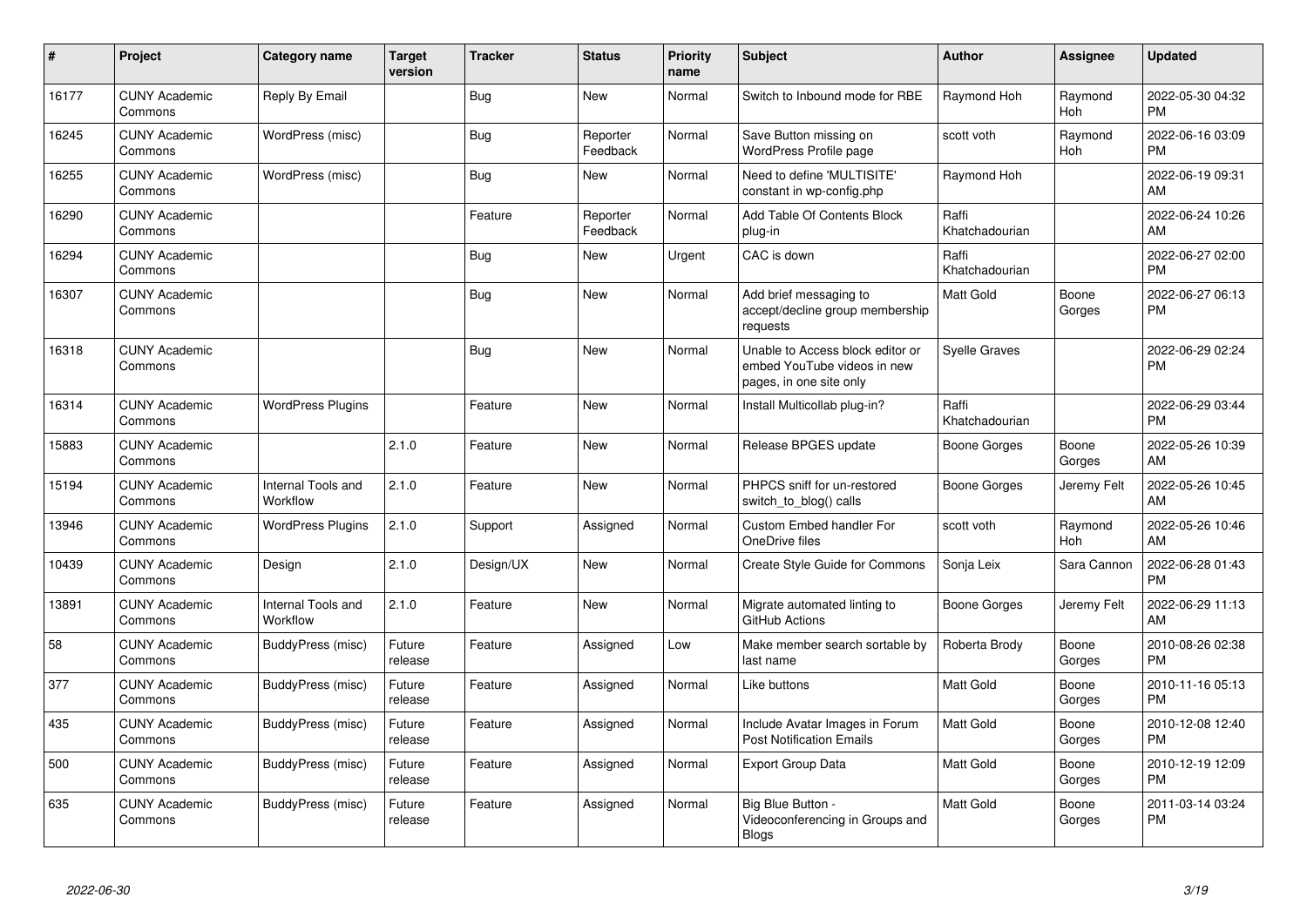| #    | Project                         | <b>Category name</b>     | <b>Target</b><br>version | Tracker    | <b>Status</b> | <b>Priority</b><br>name | <b>Subject</b>                                                             | Author              | <b>Assignee</b>     | <b>Updated</b>                |
|------|---------------------------------|--------------------------|--------------------------|------------|---------------|-------------------------|----------------------------------------------------------------------------|---------------------|---------------------|-------------------------------|
| 585  | <b>CUNY Academic</b><br>Commons | Group Forums             | Future<br>release        | Feature    | Assigned      | Normal                  | Merge Forum Topics                                                         | Sarah Morgano       | Boone<br>Gorges     | 2011-07-06 04:11<br>PM.       |
| 599  | <b>CUNY Academic</b><br>Commons | BuddyPress (misc)        | Future<br>release        | Feature    | Assigned      | Normal                  | Consider adding rating plugins for<br><b>BuddyPress/BBPress</b>            | <b>Matt Gold</b>    | Boone<br>Gorges     | 2011-08-22 06:50<br><b>PM</b> |
| 1508 | <b>CUNY Academic</b><br>Commons | WordPress (misc)         | Future<br>release        | Feature    | Assigned      | Normal                  | Share login cookies across<br>mapped domains                               | Boone Gorges        | Boone<br>Gorges     | 2012-07-02 12:12<br><b>PM</b> |
| 940  | <b>CUNY Academic</b><br>Commons | Redmine                  | Future<br>release        | Feature    | Assigned      | Low                     | Communication with users after<br>releases                                 | <b>Matt Gold</b>    | Dominic<br>Giglio   | 2012-09-09 04:36<br><b>PM</b> |
| 3048 | <b>CUNY Academic</b><br>Commons | <b>Public Portfolio</b>  | Future<br>release        | Feature    | New           | Low                     | Images for rich text profile fields                                        | Boone Gorges        | Boone<br>Gorges     | 2014-02-19 12:56<br><b>PM</b> |
| 3080 | <b>CUNY Academic</b><br>Commons | <b>Group Files</b>       | Future<br>release        | Feature    | Assigned      | Low                     | Create a system to keep track of<br>file changes                           | <b>Matt Gold</b>    | Boone<br>Gorges     | 2014-02-26 10:04<br><b>PM</b> |
| 1983 | <b>CUNY Academic</b><br>Commons | Home Page                | Future<br>release        | Feature    | Assigned      | Low                     | Media Library integration with<br>Featured Content plugin                  | Boone Gorges        | Dominic<br>Giglio   | 2014-03-17 10:34<br>AM        |
| 860  | <b>CUNY Academic</b><br>Commons | Design                   | Future<br>release        | Design/UX  | Assigned      | Normal                  | <b>Standardize Button Treatment</b><br>Across the Commons                  | Chris Stein         | Chris Stein         | 2014-05-01 09:45<br>AM        |
| 1888 | <b>CUNY Academic</b><br>Commons | Home Page                | Future<br>release        | Feature    | Assigned      | Normal                  | Refactor BP MPO Activity Filter to<br>support proper pagination            | Sarah Morgano       | Boone<br>Gorges     | 2014-05-01 07:11<br><b>PM</b> |
| 3220 | <b>CUNY Academic</b><br>Commons | <b>Public Portfolio</b>  | Future<br>release        | Feature    | Assigned      | Normal                  | Add indent/outdent option to<br>Formatting Buttons on Profile<br>Page      | Matt Gold           | Boone<br>Gorges     | 2014-05-21 10:39<br><b>PM</b> |
| 3354 | <b>CUNY Academic</b><br>Commons | <b>Group Files</b>       | Future<br>release        | Feature    | Assigned      | Low                     | Allow Group Download of Multiple<br>Selected Files                         | <b>Matt Gold</b>    | Chris Stein         | 2014-08-01 08:50<br>AM        |
| 2223 | CUNY Academic<br>Commons        | <b>WordPress Plugins</b> | Future<br>release        | Feature    | Assigned      | Low                     | Add Participad to the CUNY<br><b>Academic Commons</b>                      | <b>Matt Gold</b>    | Boone<br>Gorges     | 2014-09-17 10:03<br><b>PM</b> |
| 3330 | <b>CUNY Academic</b><br>Commons | My Commons               | Future<br>release        | Feature    | Assigned      | Normal                  | "Commons Information" tool                                                 | <b>Boone Gorges</b> | Chris Stein         | 2014-09-22 08:46<br><b>PM</b> |
| 3458 | <b>CUNY Academic</b><br>Commons | Groups (misc)            | Future<br>release        | Feature    | Assigned      | Normal                  | Filter Members of Group by<br>Campus                                       | Michael Smith       | Samantha<br>Raddatz | 2014-09-26 08:32<br><b>PM</b> |
| 3193 | <b>CUNY Academic</b><br>Commons | Group Forums             | Future<br>release        | Feature    | Assigned      | Normal                  | bbPress 2.x dynamic roles and<br><b>RBE</b>                                | <b>Boone Gorges</b> | Boone<br>Gorges     | 2014-09-30 01:30<br><b>PM</b> |
| 3492 | <b>CUNY Academic</b><br>Commons | <b>WordPress Themes</b>  | Future<br>release        | Support    | Assigned      | Normal                  | Add CBOX theme to the<br>Commons                                           | scott voth          | Raymond<br>Hoh      | 2014-10-08 05:55<br><b>PM</b> |
| 3475 | <b>CUNY Academic</b><br>Commons | Events                   | Future<br>release        | Feature    | Assigned      | Normal                  | Request to add plugin to<br>streamline room<br>booking/appointment booking | Naomi Barrettara    | Boone<br>Gorges     | 2014-12-01 05:14<br><b>PM</b> |
| 3691 | <b>CUNY Academic</b><br>Commons | <b>WordPress Plugins</b> | Future<br>release        | Bug        | New           | Normal                  | <b>WPMU Domain Mapping</b><br>Debugging on cdev                            | Raymond Hoh         | Matt Gold           | 2014-12-12 09:04<br>AM        |
| 2167 | <b>CUNY Academic</b><br>Commons | WordPress (misc)         | Future<br>release        | <b>Bug</b> | Assigned      | Normal                  | <b>CAC-Livestream Plugin Issues</b>                                        | Michael Smith       | Dominic<br>Giglio   | 2015-01-02 03:06<br><b>PM</b> |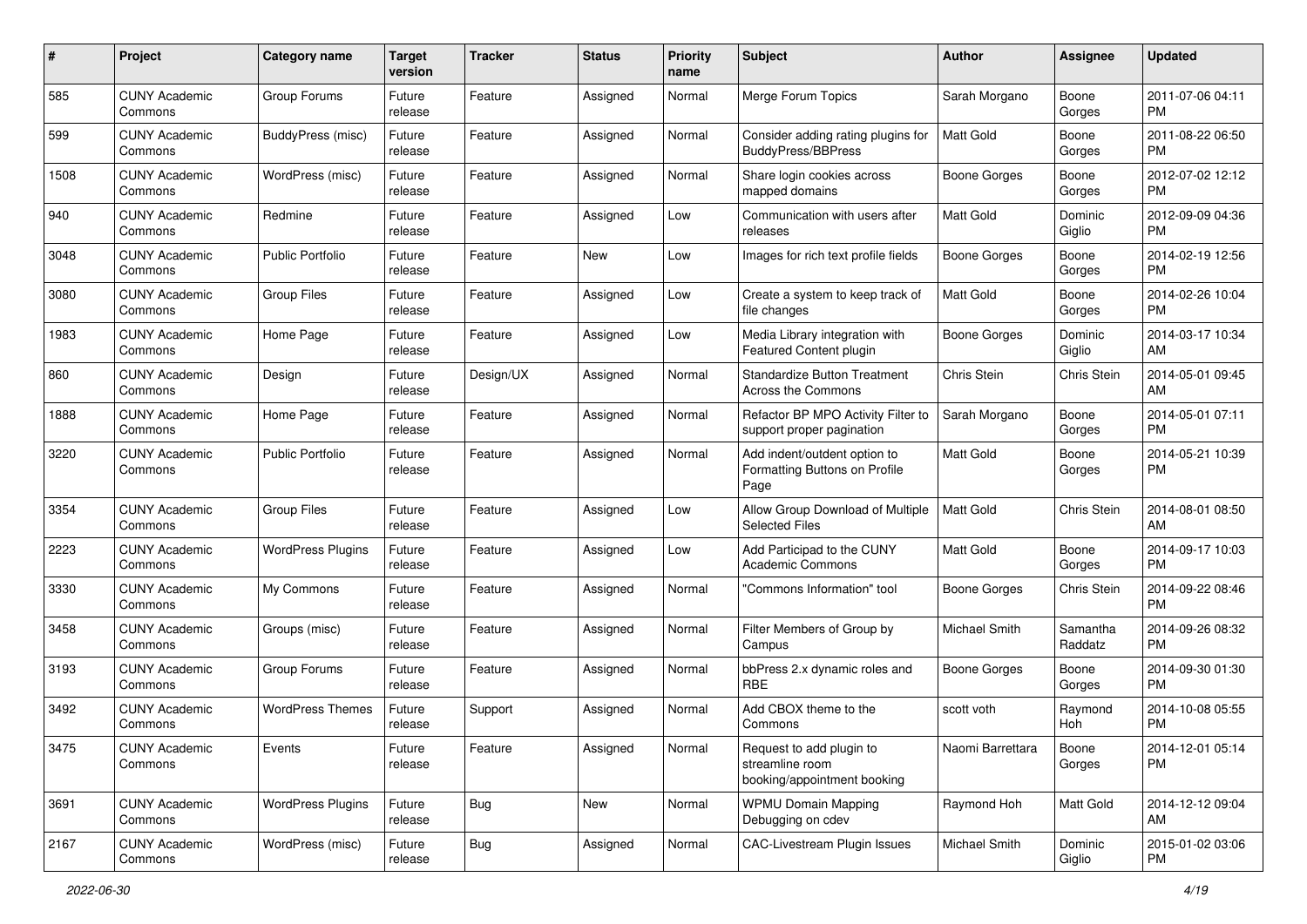| #    | <b>Project</b>                  | Category name            | <b>Target</b><br>version | <b>Tracker</b> | <b>Status</b> | <b>Priority</b><br>name | <b>Subject</b>                                                                 | <b>Author</b>    | Assignee            | <b>Updated</b>                |
|------|---------------------------------|--------------------------|--------------------------|----------------|---------------|-------------------------|--------------------------------------------------------------------------------|------------------|---------------------|-------------------------------|
| 412  | <b>CUNY Academic</b><br>Commons | <b>WordPress Themes</b>  | Future<br>release        | Feature        | Assigned      | Normal                  | <b>Featured Themes</b>                                                         | Matt Gold        | Dominic<br>Giglio   | 2015-01-05 08:44<br><b>PM</b> |
| 658  | <b>CUNY Academic</b><br>Commons | <b>WordPress Plugins</b> | Future<br>release        | Feature        | Assigned      | Normal                  | Rebulid Sitewide Tag Suggestion                                                | <b>Matt Gold</b> | Boone<br>Gorges     | 2015-01-05 08:47<br><b>PM</b> |
| 1562 | <b>CUNY Academic</b><br>Commons | <b>WordPress Plugins</b> | Future<br>release        | Feature        | Assigned      | Low                     | Play with NYT Collaborative<br><b>Authoring Tool</b>                           | Matt Gold        | Boone<br>Gorges     | 2015-01-05 08:47<br><b>PM</b> |
| 364  | <b>CUNY Academic</b><br>Commons | <b>WordPress Plugins</b> | Future<br>release        | Feature        | New           | Normal                  | <b>Bulletin Board</b>                                                          | <b>Matt Gold</b> |                     | 2015-01-05 08:50<br><b>PM</b> |
| 2753 | <b>CUNY Academic</b><br>Commons | <b>Public Portfolio</b>  | Future<br>release        | Feature        | New           | Normal                  | Create actual actual tagification in<br>academic interests and other<br>fields | Micki Kaufman    | Boone<br>Gorges     | 2015-01-05 08:52<br><b>PM</b> |
| 2832 | <b>CUNY Academic</b><br>Commons | <b>Public Portfolio</b>  | Future<br>release        | Feature        | Assigned      | Normal                  | Improve interface for (not)<br>auto-linking profile fields                     | Boone Gorges     | Chris Stein         | 2015-01-05 08:52<br><b>PM</b> |
| 2754 | <b>CUNY Academic</b><br>Commons | Design                   | Future<br>release        | Feature        | Assigned      | Normal                  | Determine strategy for CAC logo<br>handling in top header                      | Micki Kaufman    | Chris Stein         | 2015-01-05 08:53<br><b>PM</b> |
| 3042 | <b>CUNY Academic</b><br>Commons | <b>Public Portfolio</b>  | Future<br>release        | Feature        | Assigned      | Normal                  | Browsing member interests                                                      | Matt Gold        | Boone<br>Gorges     | 2015-03-21 09:04<br><b>PM</b> |
| 3759 | <b>CUNY Academic</b><br>Commons | WordPress (misc)         | Future<br>release        | Feature        | Assigned      | Normal                  | Review Interface for Adding Users<br>to Blogs                                  | Matt Gold        | Boone<br>Gorges     | 2015-03-24 05:52<br><b>PM</b> |
| 3308 | <b>CUNY Academic</b><br>Commons | Group Invitations        | Future<br>release        | Feature        | Assigned      | Normal                  | Allow members to rescind group<br>invitations                                  | <b>Matt Gold</b> | Boone<br>Gorges     | 2015-04-01 08:53<br><b>PM</b> |
| 3770 | <b>CUNY Academic</b><br>Commons | <b>Public Portfolio</b>  | Future<br>release        | Feature        | Assigned      | Normal                  | Improve Layout/Formatting of<br>Positions Area on Public Portfolios            | <b>Matt Gold</b> | Chris Stein         | 2015-04-01 09:17<br><b>PM</b> |
| 3059 | <b>CUNY Academic</b><br>Commons | Group Forums             | Future<br>release        | Design/UX      | New           | Normal                  | Forum Post Permissable Content<br><b>Explanatory Text</b>                      | Chris Stein      | Chris Stein         | 2015-04-02 11:27<br>AM        |
| 3577 | <b>CUNY Academic</b><br>Commons | My Commons               | Future<br>release        | Design/UX      | Assigned      | Normal                  | Replies to items in My Commons                                                 | <b>Matt Gold</b> | Raymond<br>Hoh      | 2015-04-09 05:19<br><b>PM</b> |
| 370  | <b>CUNY Academic</b><br>Commons | Registration             | Future<br>release        | Feature        | Assigned      | High                    | <b>Guest Accounts</b>                                                          | <b>Matt Gold</b> | Matt Gold           | 2015-04-09 09:33<br><b>PM</b> |
| 3662 | <b>CUNY Academic</b><br>Commons | <b>SEO</b>               | Future<br>release        | Feature        | Assigned      | Normal                  | Duplicate Content/SEO/Google<br>issues                                         | <b>Matt Gold</b> | Raymond<br>Hoh      | 2015-04-13 04:37<br><b>PM</b> |
| 3536 | <b>CUNY Academic</b><br>Commons | My Commons               | Future<br>release        | Feature        | Assigned      | Normal                  | Infinite Scroll on My Commons<br>page                                          | <b>Matt Gold</b> | Raymond<br>Hoh      | 2015-04-13 04:42<br><b>PM</b> |
| 4053 | <b>CUNY Academic</b><br>Commons | Events                   | Future<br>release        | Feature        | Assigned      | Normal                  | Create new tab for past events                                                 | Matt Gold        | Boone<br>Gorges     | 2015-05-12 02:10<br><b>PM</b> |
| 4222 | <b>CUNY Academic</b><br>Commons | User Experience          | Future<br>release        | Design/UX      | New           | Normal                  | Add information to 'Delete<br>Account' page                                    | Samantha Raddatz | scott voth          | 2015-06-26 11:35<br>AM        |
| 4221 | <b>CUNY Academic</b><br>Commons | Group Forums             | Future<br>release        | Design/UX      | Assigned      | Normal                  | Add 'Number of Posts' display<br>option to Forum page                          | Samantha Raddatz | Samantha<br>Raddatz | 2015-06-26 02:21<br><b>PM</b> |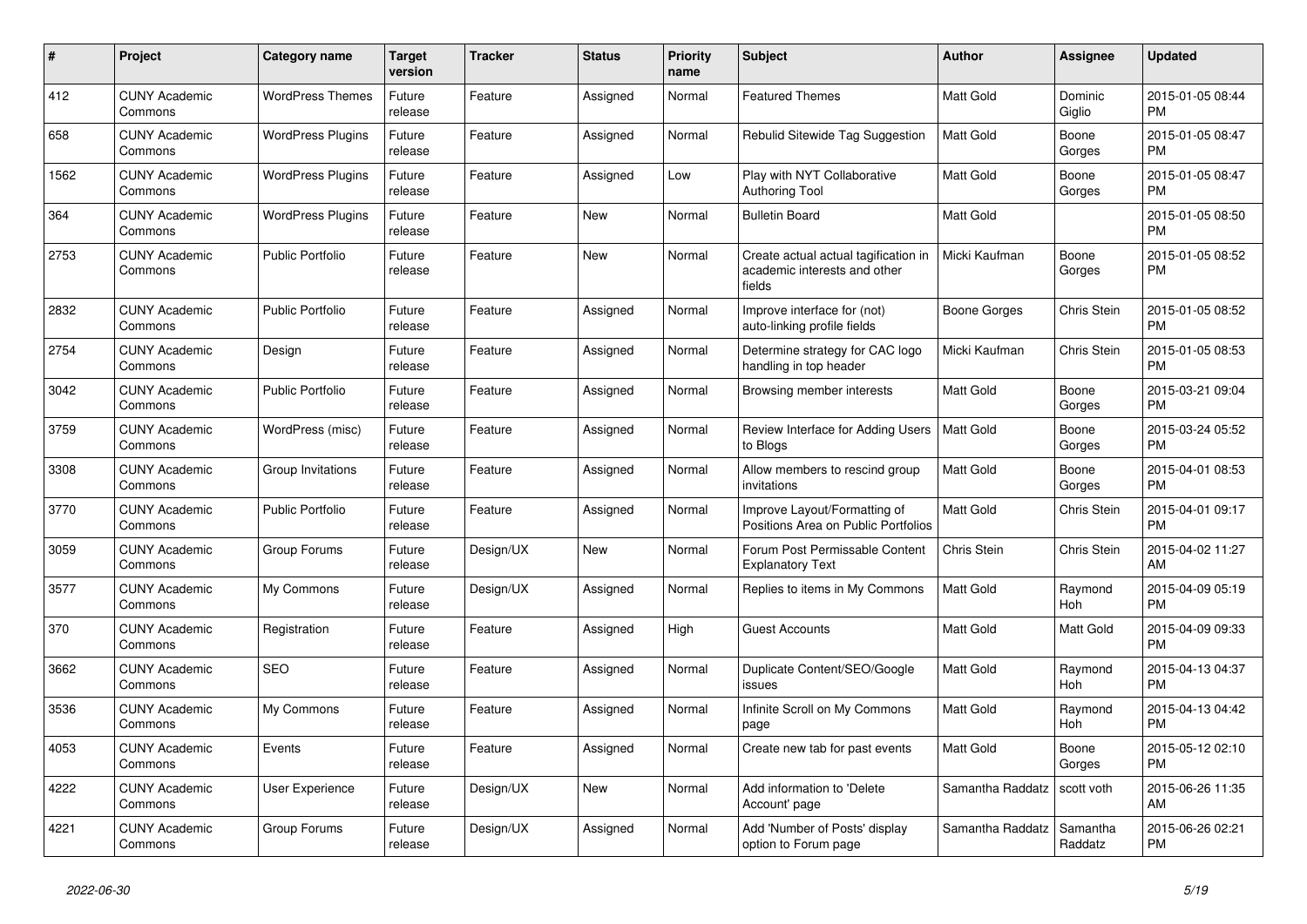| #    | <b>Project</b>                  | Category name           | <b>Target</b><br>version | <b>Tracker</b> | <b>Status</b> | <b>Priority</b><br>name | <b>Subject</b>                                                               | <b>Author</b>           | Assignee              | <b>Updated</b>                |
|------|---------------------------------|-------------------------|--------------------------|----------------|---------------|-------------------------|------------------------------------------------------------------------------|-------------------------|-----------------------|-------------------------------|
| 4225 | <b>CUNY Academic</b><br>Commons | DiRT Integration        | Future<br>release        | Design/UX      | <b>New</b>    | Normal                  | Add information to DIRT page (in<br>Create a Group)                          | Samantha Raddatz        | <b>Matt Gold</b>      | 2015-06-26 03:14<br><b>PM</b> |
| 4238 | <b>CUNY Academic</b><br>Commons | Events                  | Future<br>release        | Feature        | Assigned      | Normal                  | Copy Events to Other Groups?                                                 | Matt Gold               | Boone<br>Gorges       | 2015-07-02 10:08<br>AM        |
| 4253 | <b>CUNY Academic</b><br>Commons | <b>Public Portfolio</b> | Future<br>release        | Design/UX      | New           | Normal                  | Encourage users to add portfolio<br>content                                  | Samantha Raddatz        | Samantha<br>Raddatz   | 2015-07-07 11:32<br>AM        |
| 4404 | <b>CUNY Academic</b><br>Commons | <b>Public Portfolio</b> | Future<br>release        | Design/UX      | Assigned      | Normal                  | Change color of permissions info<br>on portfolio editing interface           | <b>Matt Gold</b>        | Samantha<br>Raddatz   | 2015-08-11 05:28<br><b>PM</b> |
| 4388 | <b>CUNY Academic</b><br>Commons | WordPress (misc)        | Future<br>release        | Bug            | Assigned      | Normal                  | Repeated request for<br>authentication.                                      | Alice.Lynn<br>McMichael | Raymond<br>Hoh        | 2015-08-11 07:35<br><b>PM</b> |
| 4535 | <b>CUNY Academic</b><br>Commons | My Commons              | Future<br>release        | Bug            | New           | Low                     | My Commons filter issue                                                      | scott voth              | Raymond<br><b>Hoh</b> | 2015-09-01 11:17<br>AM        |
| 4226 | <b>CUNY Academic</b><br>Commons | <b>BuddyPress Docs</b>  | Future<br>release        | Design/UX      | <b>New</b>    | Normal                  | Add option to connect a Doc with<br>a Group                                  | Samantha Raddatz        | Samantha<br>Raddatz   | 2015-09-09 04:08<br><b>PM</b> |
| 4592 | <b>CUNY Academic</b><br>Commons | Events                  | Future<br>release        | Design/UX      | <b>New</b>    | Normal                  | Event Creation - Venue Dropdown<br>Slow                                      | Samantha Raddatz        | Boone<br>Gorges       | 2015-09-14 04:56<br><b>PM</b> |
| 4622 | <b>CUNY Academic</b><br>Commons | <b>Public Portfolio</b> | Future<br>release        | Design/UX      | New           | Normal                  | <b>Profile Visibility Settings</b>                                           | Samantha Raddatz        | Samantha<br>Raddatz   | 2015-09-21 12:18<br><b>PM</b> |
| 4661 | <b>CUNY Academic</b><br>Commons | <b>User Experience</b>  | Future<br>release        | Bug            | Assigned      | Normal                  | Simplify Events text                                                         | <b>Matt Gold</b>        | Samantha<br>Raddatz   | 2015-10-02 09:06<br><b>PM</b> |
| 3192 | <b>CUNY Academic</b><br>Commons | Group Forums            | Future<br>release        | Feature        | Assigned      | Normal                  | Customizable forum views for<br>bbPress 2.x group forums                     | Boone Gorges            | Raymond<br>Hoh        | 2015-11-09 12:47<br><b>PM</b> |
| 3517 | <b>CUNY Academic</b><br>Commons | My Commons              | Future<br>release        | Feature        | Assigned      | Normal                  | Mute/Unmute My Commons<br>updates                                            | Matt Gold               | Raymond<br>Hoh        | 2015-11-09 01:19<br><b>PM</b> |
| 3473 | <b>CUNY Academic</b><br>Commons | <b>User Experience</b>  | Future<br>release        | Feature        | Assigned      | Normal                  | Commons profile: Add help info<br>about "Positions" replacing "title"        | Keith Miyake            | Samantha<br>Raddatz   | 2015-11-09 02:28<br><b>PM</b> |
| 308  | <b>CUNY Academic</b><br>Commons | Registration            | Future<br>release        | Feature        | <b>New</b>    | Normal                  | Group recommendations for<br>signup process                                  | Boone Gorges            | Samantha<br>Raddatz   | 2015-11-09 05:07<br><b>PM</b> |
| 310  | <b>CUNY Academic</b><br>Commons | BuddyPress (misc)       | Future<br>release        | Feature        | Assigned      | Low                     | <b>Friend Request Email</b>                                                  | Matt Gold               | Samantha<br>Raddatz   | 2015-11-09 05:08<br><b>PM</b> |
| 618  | <b>CUNY Academic</b><br>Commons | <b>BuddyPress Docs</b>  | Future<br>release        | Feature        | Assigned      | Normal                  | <b>BuddyPress Docs: export formats</b>                                       | <b>Boone Gorges</b>     | Boone<br>Gorges       | 2015-11-09 05:38<br><b>PM</b> |
| 653  | <b>CUNY Academic</b><br>Commons | Group Blogs             | Future<br>release        | Feature        | Assigned      | Normal                  | Redesign Integration of Groups<br>and Blogs                                  | <b>Matt Gold</b>        | Samantha<br>Raddatz   | 2015-11-09 05:40<br><b>PM</b> |
| 1422 | <b>CUNY Academic</b><br>Commons | <b>BuddyPress Docs</b>  | Future<br>release        | Feature        | Assigned      | Normal                  | Make "created Doc" activity icons<br>non-mini                                | <b>Boone Gorges</b>     | Boone<br>Gorges       | 2015-11-09 05:48<br><b>PM</b> |
| 1192 | <b>CUNY Academic</b><br>Commons | <b>Group Files</b>      | Future<br>release        | Feature        | Assigned      | Low                     | When posting group files, allow<br>users to add a category without<br>saving | Matt Gold               | Raymond<br>Hoh        | 2015-11-09 05:53<br><b>PM</b> |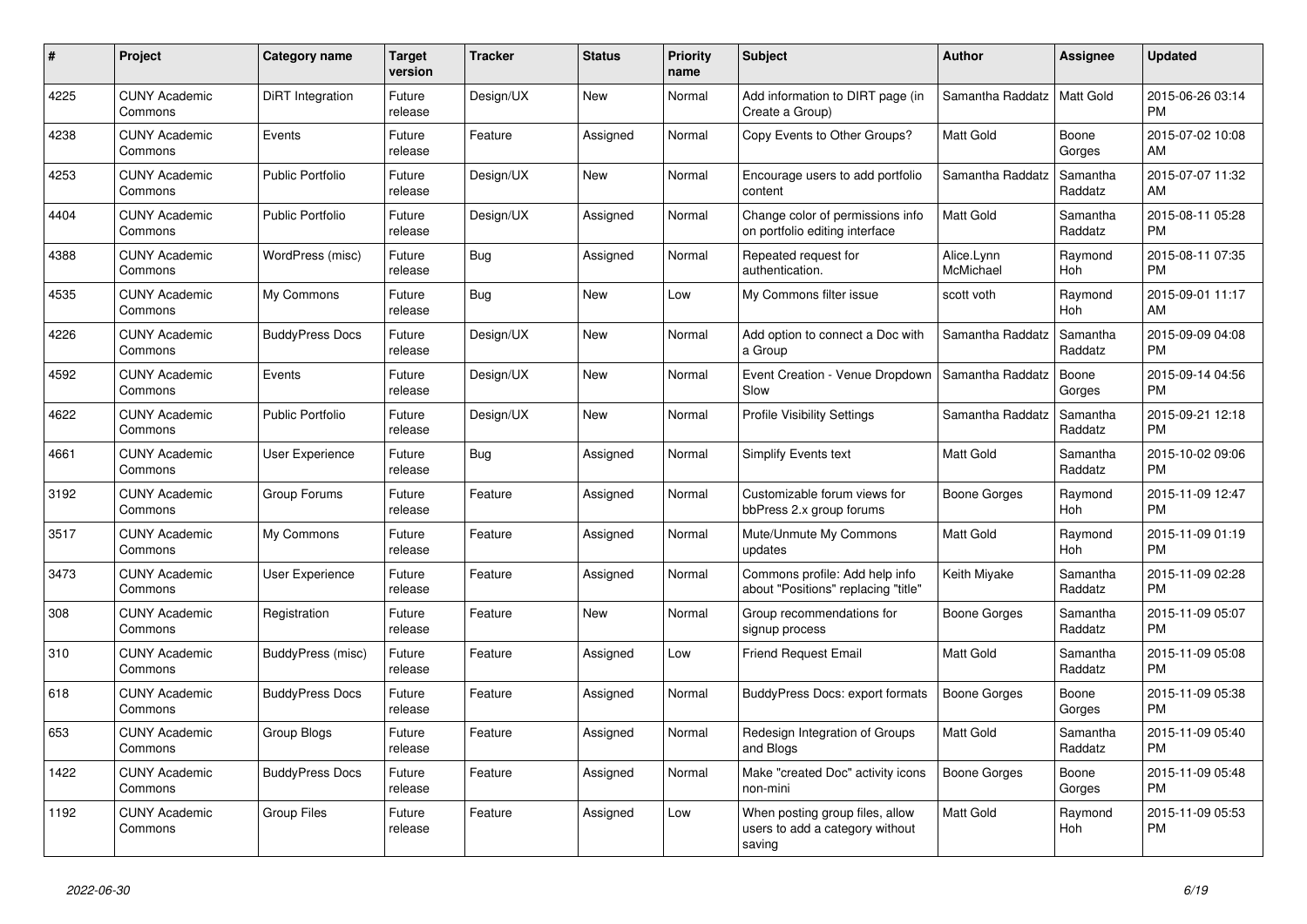| #    | Project                         | Category name              | <b>Target</b><br>version | <b>Tracker</b> | <b>Status</b>        | <b>Priority</b><br>name | <b>Subject</b>                                                                | <b>Author</b>       | Assignee            | <b>Updated</b>                |
|------|---------------------------------|----------------------------|--------------------------|----------------|----------------------|-------------------------|-------------------------------------------------------------------------------|---------------------|---------------------|-------------------------------|
| 519  | <b>CUNY Academic</b><br>Commons | <b>BuddyPress Docs</b>     | Future<br>release        | Feature        | Assigned             | Low                     | TOC for individual docs - for new<br>BP "wiki-like" plugin                    | scott voth          | Boone<br>Gorges     | 2015-11-09 05:54<br><b>PM</b> |
| 481  | <b>CUNY Academic</b><br>Commons | Groups (misc)              | Future<br>release        | Feature        | Assigned             | Normal                  | ability to archive inactive groups<br>and blogs                               | Michael Mandiberg   | Samantha<br>Raddatz | 2015-11-09 05:56<br><b>PM</b> |
| 1456 | <b>CUNY Academic</b><br>Commons | Group Invitations          | Future<br>release        | Feature        | Reporter<br>Feedback | Low                     | Invite to Group Button from Profile<br>Field                                  | <b>Matt Gold</b>    | Samantha<br>Raddatz | 2015-11-09 05:59<br><b>PM</b> |
| 333  | <b>CUNY Academic</b><br>Commons | <b>Email Notifications</b> | Future<br>release        | Feature        | Assigned             | Low                     | Delay Forum Notification Email<br>Delivery Until After Editing Period<br>Ends | <b>Matt Gold</b>    | Raymond<br>Hoh      | 2015-11-09 06:01<br><b>PM</b> |
| 1166 | <b>CUNY Academic</b><br>Commons | <b>Email Invitations</b>   | Future<br>release        | Feature        | New                  | Low                     | Better organizational tools for Sent   Boone Gorges<br><b>Invites</b>         |                     | Boone<br>Gorges     | 2015-11-09 06:02<br><b>PM</b> |
| 1165 | <b>CUNY Academic</b><br>Commons | <b>Email Invitations</b>   | Future<br>release        | Feature        | Assigned             | Low                     | Allow saved lists of invitees under<br>Send Invites                           | Boone Gorges        | Boone<br>Gorges     | 2015-11-09 06:03<br><b>PM</b> |
| 2013 | <b>CUNY Academic</b><br>Commons | <b>Public Portfolio</b>    | Future<br>release        | Feature        | Assigned             | Low                     | Have Profile Privacy Options show<br>up only for filled-in fields             | <b>Matt Gold</b>    | Boone<br>Gorges     | 2015-11-09 06:09<br><b>PM</b> |
| 2325 | <b>CUNY Academic</b><br>Commons | BuddyPress (misc)          | Future<br>release        | Feature        | Assigned             | Low                     | Profile should have separate fields<br>for first/last names                   | local admin         | Boone<br>Gorges     | 2015-11-09 06:09<br><b>PM</b> |
| 2610 | <b>CUNY Academic</b><br>Commons | Group Invitations          | Future<br>release        | Feature        | Assigned             | Low                     | Request: Custom invitation<br>message to group invites                        | local admin         | Boone<br>Gorges     | 2015-11-09 06:13<br><b>PM</b> |
| 1460 | <b>CUNY Academic</b><br>Commons | Analytics                  | Future<br>release        | Feature        | Assigned             | Normal                  | Update System Report                                                          | <b>Brian Foote</b>  | Boone<br>Gorges     | 2015-11-09 06:13<br><b>PM</b> |
| 1744 | <b>CUNY Academic</b><br>Commons | <b>BuddyPress Docs</b>     | Future<br>release        | Feature        | Assigned             | Normal                  | Spreadsheet-style Docs                                                        | <b>Boone Gorges</b> | Boone<br>Gorges     | 2015-11-09 06:13<br><b>PM</b> |
| 3939 | <b>CUNY Academic</b><br>Commons | <b>WordPress Plugins</b>   | Future<br>release        | Bug            | Hold                 | Normal                  | Activity stream support for<br>Co-Authors Plus plugin                         | Raymond Hoh         | Raymond<br>Hoh      | 2015-11-09 06:13<br><b>PM</b> |
| 2523 | <b>CUNY Academic</b><br>Commons | <b>BuddyPress Docs</b>     | Future<br>release        | Feature        | Assigned             | Normal                  | Allow Users to Upload Images to<br><b>BP</b> Docs                             | <b>Matt Gold</b>    | Boone<br>Gorges     | 2015-11-09 06:14<br><b>PM</b> |
| 287  | <b>CUNY Academic</b><br>Commons | WordPress (misc)           | Future<br>release        | Feature        | Assigned             | Normal                  | Create troubleshooting tool for<br>account sign-up                            | Matt Gold           | Boone<br>Gorges     | 2015-11-09 06:17<br><b>PM</b> |
| 497  | <b>CUNY Academic</b><br>Commons | <b>WordPress Plugins</b>   | Future<br>release        | Feature        | Assigned             | Normal                  | Drag and Drop Ordering on<br>Gallery Post Plugin                              | Matt Gold           | Ron Rennick         | 2015-11-09 06:18<br><b>PM</b> |
| 365  | <b>CUNY Academic</b><br>Commons | WordPress (misc)           | Future<br>release        | Feature        | Assigned             | Normal                  | <b>Create Mouseover Tooltips</b><br>throughout Site                           | Matt Gold           | Chris Stein         | 2015-11-09 06:18<br><b>PM</b> |
| 554  | <b>CUNY Academic</b><br>Commons | BuddyPress (misc)          | Future<br>release        | Feature        | Assigned             | Normal                  | Add Trackback notifications to<br>site-wide activity feed                     | <b>Matt Gold</b>    | Boone<br>Gorges     | 2015-11-09 06:19<br><b>PM</b> |
| 1105 | <b>CUNY Academic</b><br>Commons | WordPress (misc)           | Future<br>release        | Feature        | Assigned             | Normal                  | Rephrase Blog Privacy Options                                                 | <b>Matt Gold</b>    | Samantha<br>Raddatz | 2015-11-09 06:19<br><b>PM</b> |
| 1167 | <b>CUNY Academic</b><br>Commons | <b>Email Invitations</b>   | Future<br>release        | Feature        | <b>New</b>           | Low                     | Allow email invitations to be resent   Boone Gorges                           |                     | Boone<br>Gorges     | 2015-11-12 12:53<br>AM        |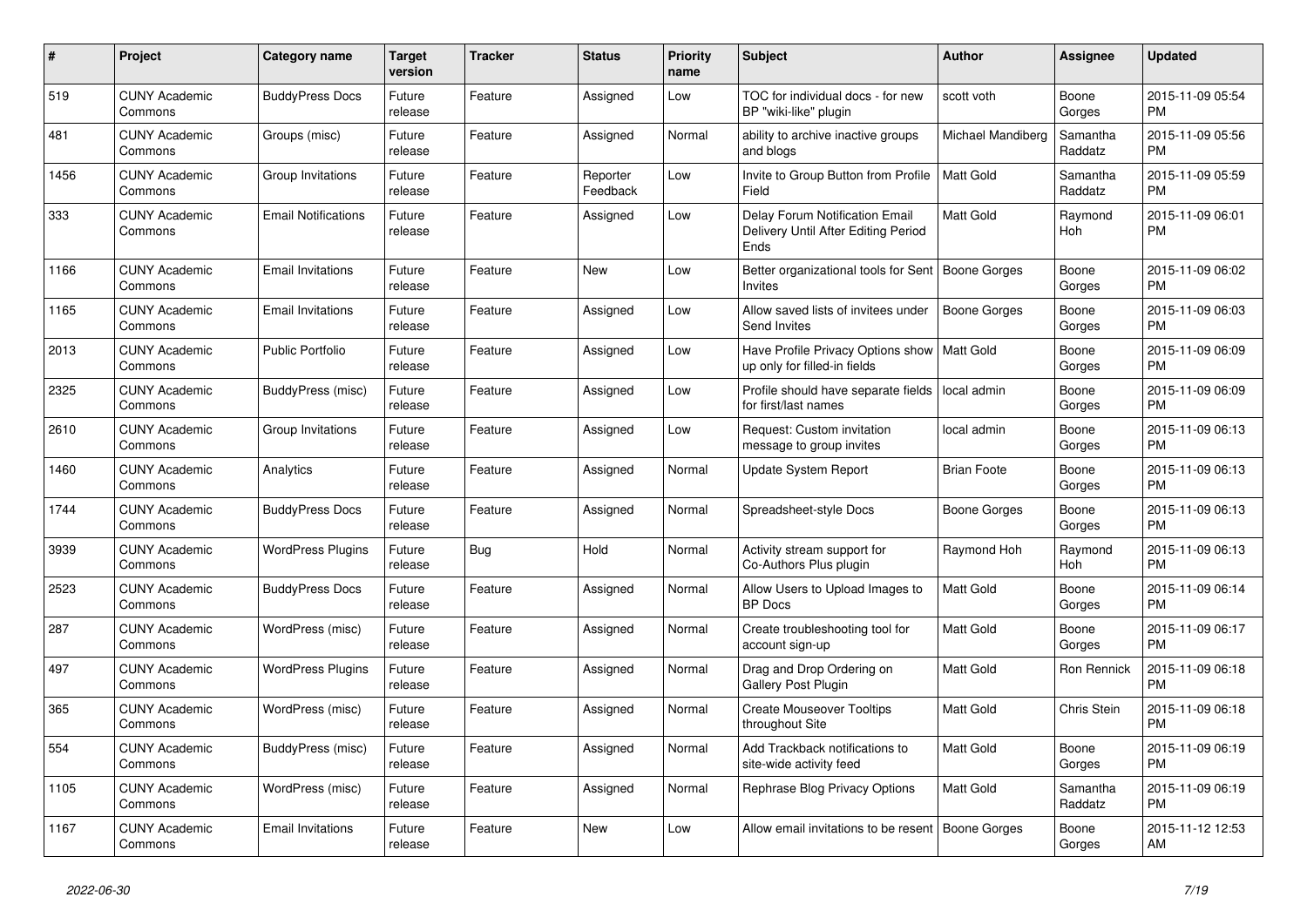| #    | Project                         | <b>Category name</b>      | <b>Target</b><br>version | <b>Tracker</b> | <b>Status</b>        | <b>Priority</b><br>name | <b>Subject</b>                                                                                                                                        | <b>Author</b>           | <b>Assignee</b>     | <b>Updated</b>                |
|------|---------------------------------|---------------------------|--------------------------|----------------|----------------------|-------------------------|-------------------------------------------------------------------------------------------------------------------------------------------------------|-------------------------|---------------------|-------------------------------|
| 5183 | <b>CUNY Academic</b><br>Commons | Social Paper              | Future<br>release        | Design/UX      | <b>New</b>           | Normal                  | Creating a new paper when<br>viewing an existing paper                                                                                                | Raffi<br>Khatchadourian | Samantha<br>Raddatz | 2016-02-02 12:09<br><b>PM</b> |
| 5052 | <b>CUNY Academic</b><br>Commons | Social Paper              | Future<br>release        | Feature        | <b>New</b>           | Low                     | Sentence by sentence or line by<br>line comments (SP suggestion #3)                                                                                   | Marilyn Weber           | Boone<br>Gorges     | 2016-02-11 10:24<br><b>PM</b> |
| 5058 | <b>CUNY Academic</b><br>Commons | Social Paper              | Future<br>release        | Feature        | New                  | Low                     | Can there be a clearer signal that<br>even when comments have<br>already been made you add<br>comments by clicking on the side?<br>(SP suggestion #5) | Marilyn Weber           | Samantha<br>Raddatz | 2016-02-11 10:24<br><b>PM</b> |
| 5205 | <b>CUNY Academic</b><br>Commons | Social Paper              | Future<br>release        | Feature        | <b>New</b>           | Normal                  | Social Paper folders                                                                                                                                  | Marilyn Weber           |                     | 2016-02-11 10:24<br><b>PM</b> |
| 5225 | <b>CUNY Academic</b><br>Commons | Registration              | Future<br>release        | Feature        | Assigned             | Normal                  | On-boarding Issues                                                                                                                                    | Luke Waltzer            | Samantha<br>Raddatz | 2016-02-12 02:58<br><b>PM</b> |
| 5282 | <b>CUNY Academic</b><br>Commons | Social Paper              | Future<br>release        | Bug            | New                  | Normal                  | Replying via email directs to paper<br>but not individual comment.                                                                                    | Marilyn Weber           | Raymond<br>Hoh      | 2016-03-02 01:48<br><b>PM</b> |
| 5397 | <b>CUNY Academic</b><br>Commons | Social Paper              | Future<br>release        | Feature        | New                  | Normal                  | frustrating to have to<br>enable/disable in SP                                                                                                        | Marilyn Weber           | Samantha<br>Raddatz | 2016-04-20 03:39<br><b>PM</b> |
| 5053 | <b>CUNY Academic</b><br>Commons | Social Paper              | Future<br>release        | Feature        | <b>New</b>           | Low                     | Scrollable menu to add readers<br>(SP suggestion #4)                                                                                                  | Marilyn Weber           | Samantha<br>Raddatz | 2016-04-21 05:21<br><b>PM</b> |
| 5488 | <b>CUNY Academic</b><br>Commons | Social Paper              | Future<br>release        | Bug            | <b>New</b>           | Normal                  | Add a "last edited by" field to<br>Social Paper group directories                                                                                     | Boone Gorges            |                     | 2016-04-21 10:05<br><b>PM</b> |
| 5489 | <b>CUNY Academic</b><br>Commons | Social Paper              | Future<br>release        | Feature        | <b>New</b>           | Normal                  | Asc/desc sorting for Social Paper<br>directories                                                                                                      | Boone Gorges            |                     | 2016-04-21 10:06<br><b>PM</b> |
| 4438 | <b>CUNY Academic</b><br>Commons | Events                    | Future<br>release        | <b>Bug</b>     | Assigned             | Normal                  | Events Calendar - Export<br><b>Recurring Events</b>                                                                                                   | scott voth              | Daniel Jones        | 2016-05-23 04:25<br><b>PM</b> |
| 5691 | <b>CUNY Academic</b><br>Commons | <b>Blogs (BuddyPress)</b> | Future<br>release        | Bug            | Assigned             | High                    | Differing numbers on Sites display                                                                                                                    | <b>Matt Gold</b>        | Raymond<br>Hoh      | 2016-06-13 01:37<br><b>PM</b> |
| 5827 | <b>CUNY Academic</b><br>Commons | <b>Public Portfolio</b>   | Future<br>release        | Bug            | Assigned             | Normal                  | Academic Interests square bracket   scott voth<br>links not working                                                                                   |                         | Chris Stein         | 2016-08-11 11:59<br><b>PM</b> |
| 5955 | <b>CUNY Academic</b><br>Commons | Outreach                  | Future<br>release        | Feature        | Assigned             | Normal                  | Create auto-newsletter for<br>commons members                                                                                                         | <b>Matt Gold</b>        | Luke Waltzer        | 2016-08-30 10:34<br>AM        |
| 5268 | <b>CUNY Academic</b><br>Commons | Group Forums              | Future<br>release        | Bug            | Assigned             | Normal                  | Long-time to post to multiple<br>groups                                                                                                               | Luke Waltzer            | Daniel Jones        | 2016-09-07 06:31<br><b>PM</b> |
| 6014 | <b>CUNY Academic</b><br>Commons | Publicity                 | Future<br>release        | Publicity      | Reporter<br>Feedback | Normal                  | Google search listing                                                                                                                                 | <b>Matt Gold</b>        | Boone<br>Gorges     | 2016-09-21 03:48<br><b>PM</b> |
| 6078 | <b>CUNY Academic</b><br>Commons | Blogs (BuddyPress)        | Future<br>release        | Feature        | New                  | Normal                  | <b>Explore Adding Network Blog</b><br>Metadata Plugin                                                                                                 | Luke Waltzer            | Luke Waltzer        | 2016-10-11 10:29<br><b>PM</b> |
| 5696 | <b>CUNY Academic</b><br>Commons | Events                    | Future<br>release        | Feature        | Assigned             | Normal                  | Events Calendar - display options<br>/ calendar aggregation                                                                                           | <b>Matt Gold</b>        | Boone<br>Gorges     | 2016-10-13 11:44<br>AM        |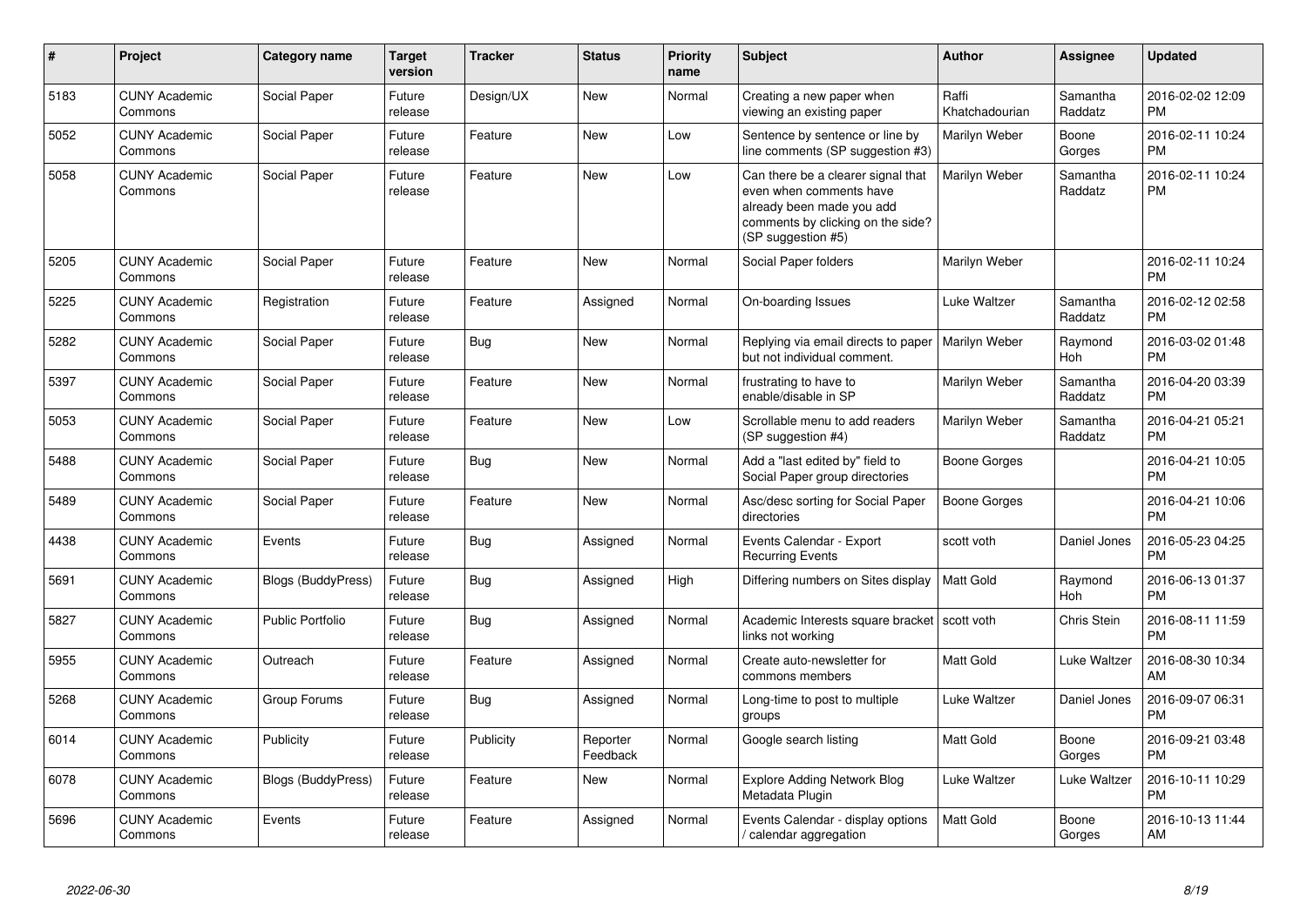| $\#$ | Project                         | <b>Category name</b>     | Target<br>version | <b>Tracker</b> | <b>Status</b>        | Priority<br>name | <b>Subject</b>                                                   | <b>Author</b>           | <b>Assignee</b>    | <b>Updated</b>                |
|------|---------------------------------|--------------------------|-------------------|----------------|----------------------|------------------|------------------------------------------------------------------|-------------------------|--------------------|-------------------------------|
| 4903 | <b>CUNY Academic</b><br>Commons | Events                   | Future<br>release | Design/UX      | Assigned             | Normal           | Improving visual appearance of<br>event calendars                | <b>Matt Gold</b>        | Boone<br>Gorges    | 2016-10-13 11:51<br>AM        |
| 2881 | <b>CUNY Academic</b><br>Commons | <b>Public Portfolio</b>  | Future<br>release | Feature        | Assigned             | Normal           | Redesign the UX for Profiles                                     | Chris Stein             | <b>Chris Stein</b> | 2016-10-13 12:45<br><b>PM</b> |
| 5182 | <b>CUNY Academic</b><br>Commons | Social Paper             | Future<br>release | Design/UX      | <b>New</b>           | Normal           | "Publishing" a private paper on<br>social paper?                 | Raffi<br>Khatchadourian | Boone<br>Gorges    | 2016-10-13 04:12<br><b>PM</b> |
| 1417 | <b>CUNY Academic</b><br>Commons | <b>BuddyPress Docs</b>   | Future<br>release | Feature        | Assigned             | Low              | Bulk actions for BuddyPress Docs                                 | <b>Boone Gorges</b>     | Boone<br>Gorges    | 2016-10-17 10:41<br><b>PM</b> |
| 6332 | <b>CUNY Academic</b><br>Commons | WordPress (misc)         | Future<br>release | Feature        | <b>New</b>           | Normal           | Allow uploaded files to be marked<br>as private in an ad hoc way | Boone Gorges            |                    | 2016-10-17 11:41<br><b>PM</b> |
| 5826 | <b>CUNY Academic</b><br>Commons | <b>WordPress Plugins</b> | Future<br>release | Support        | Reporter<br>Feedback | Normal           | <b>Remove Subscription Options</b><br>plugin from directory      | Sarah Morgano           | Sarah<br>Morgano   | 2016-10-21 04:14<br><b>PM</b> |
| 6389 | <b>CUNY Academic</b><br>Commons | <b>BuddyPress Docs</b>   | Future<br>release | Feature        | <b>New</b>           | Low              | <b>Make Discussion Area Visible</b><br>When Editing a Doc        | Luke Waltzer            | Boone<br>Gorges    | 2016-10-21 04:16<br><b>PM</b> |
| 6392 | <b>CUNY Academic</b><br>Commons | Group Forums             | Future<br>release | Design/UX      | Assigned             | Low              | Composition/Preview Panes in<br>Forum Posts                      | Luke Waltzer            | Paige Dupont       | 2016-10-21 04:26<br><b>PM</b> |
| 5234 | <b>CUNY Academic</b><br>Commons | Membership               | Future<br>release | Feature        | Assigned             | Normal           | Write Unconfirmed patch for WP                                   | Boone Gorges            | Boone<br>Gorges    | 2016-10-24 11:18<br>AM        |
| 5199 | <b>CUNY Academic</b><br>Commons | Social Paper             | Future<br>release | Feature        | <b>New</b>           | Normal           | add tables to the SP editor                                      | Marilyn Weber           |                    | 2016-10-24 11:27<br>AM        |
| 3090 | <b>CUNY Academic</b><br>Commons | Twitter page             | Future<br>release | Feature        | Assigned             | Normal           | Prevent Retweets from showing<br>up on Commons twitter page      | Matt Gold               | Tahir Butt         | 2016-10-24 11:31<br>AM        |
| 1423 | <b>CUNY Academic</b><br>Commons | BuddyPress (misc)        | Future<br>release | Feature        | Assigned             | Low              | Show an avatar for pingback<br>comment activity items            | Boone Gorges            | <b>Tahir Butt</b>  | 2016-10-24 12:03<br><b>PM</b> |
| 6426 | <b>CUNY Academic</b><br>Commons | Spam/Spam<br>Prevention  | Future<br>release | Feature        | Assigned             | Normal           | Force captcha on all comments?                                   | <b>Matt Gold</b>        | <b>Tahir Butt</b>  | 2016-10-24 02:06<br><b>PM</b> |
| 6749 | <b>CUNY Academic</b><br>Commons | Events                   | Future<br>release | Bug            | New                  | Low              | BPEO iCal request can trigger<br>very large number of DB queries | <b>Boone Gorges</b>     | Raymond<br>Hoh     | 2016-11-15 10:09<br><b>PM</b> |
| 6755 | <b>CUNY Academic</b><br>Commons | WordPress (misc)         | Future<br>release | <b>Bug</b>     | <b>New</b>           | Normal           | Cannot Deactivate Plugin                                         | Laura Kane              |                    | 2016-11-16 01:12<br><b>PM</b> |
| 4980 | <b>CUNY Academic</b><br>Commons | Home Page                | Future<br>release | Feature        | Assigned             | Normal           | CAC Featured Content -- Adding<br>Randomization                  | Matt Gold               | Boone<br>Gorges    | 2016-12-12 03:01<br><b>PM</b> |
| 5316 | <b>CUNY Academic</b><br>Commons | User Experience          | Future<br>release | Feature        | Assigned             | Normal           | Prompt user email address<br>updates                             | <b>Matt Gold</b>        | Stephen Real       | 2016-12-21 03:30<br><b>PM</b> |
| 7624 | <b>CUNY Academic</b><br>Commons | BuddyPress (misc)        | Future<br>release | Design/UX      | New                  | Normal           | <b>BP Notifications</b>                                          | Luke Waltzer            | Paige Dupont       | 2017-02-08 10:43<br><b>PM</b> |
| 6356 | <b>CUNY Academic</b><br>Commons | <b>WordPress Plugins</b> | Future<br>release | <b>Bug</b>     | Reporter<br>Feedback | Low              | Should Subscribe2 be<br>deprecated?                              | Luke Waltzer            |                    | 2017-03-20 12:20<br><b>PM</b> |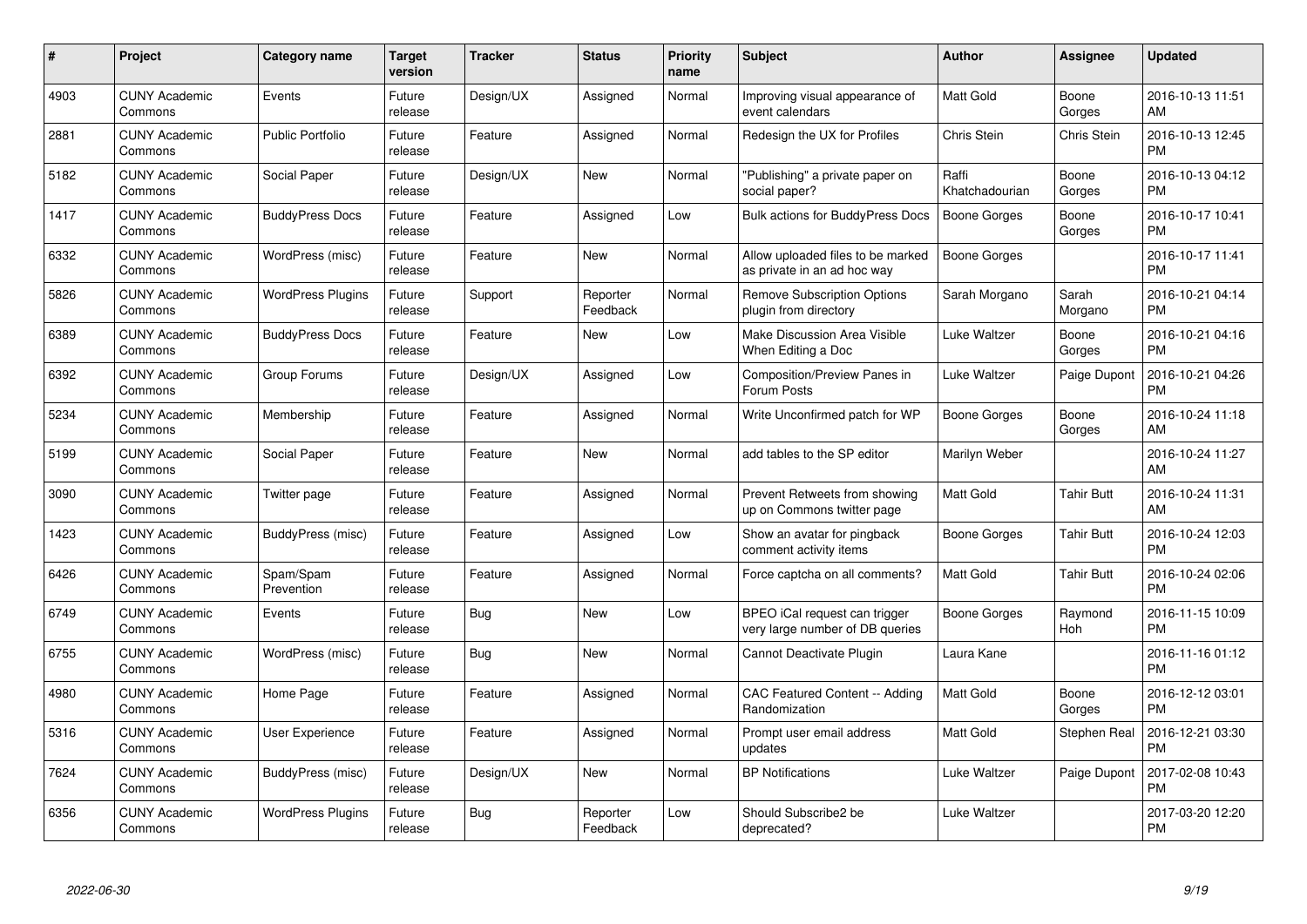| $\#$  | Project                         | <b>Category name</b>       | <b>Target</b><br>version | <b>Tracker</b> | <b>Status</b>        | <b>Priority</b><br>name | <b>Subject</b>                                                                                  | Author                  | <b>Assignee</b>     | <b>Updated</b>                |
|-------|---------------------------------|----------------------------|--------------------------|----------------|----------------------|-------------------------|-------------------------------------------------------------------------------------------------|-------------------------|---------------------|-------------------------------|
| 4481  | <b>CUNY Academic</b><br>Commons | Events                     | Future<br>release        | Feature        | New                  | Normal                  | Group admins/mods should have<br>the ability to unlink an event from<br>the group               | <b>Boone Gorges</b>     | Boone<br>Gorges     | 2017-04-24 03:53<br><b>PM</b> |
| 8078  | <b>CUNY Academic</b><br>Commons | <b>WordPress Plugins</b>   | Future<br>release        | System Upgrade | Assigned             | Normal                  | <b>CommentPress Updates</b>                                                                     | Margaret Galvan         | Christian<br>Wach   | 2017-05-08 03:49<br><b>PM</b> |
| 8211  | <b>CUNY Academic</b><br>Commons | <b>WordPress Themes</b>    | Future<br>release        | Feature        | New                  | Normal                  | Theme Suggestions: Material<br>Design-Inspired Themes                                           | Margaret Galvan         | Margaret<br>Galvan  | 2017-08-07 02:48<br><b>PM</b> |
| 8756  | <b>CUNY Academic</b><br>Commons | Group Blogs                | Future<br>release        | Feature        | Hold                 | Normal                  | Connect multiple blogs to one<br>group?                                                         | Matt Gold               | Boone<br>Gorges     | 2017-09-30 10:42<br>AM        |
| 8675  | <b>CUNY Academic</b><br>Commons | User Onboarding            | Future<br>release        | Bug            | Reporter<br>Feedback | Low                     | Add new User search screen calls<br>for the input of email address but<br>doesn't work with one | Paul Hebert             | Boone<br>Gorges     | 2017-10-11 11:17<br>AM        |
| 8498  | <b>CUNY Academic</b><br>Commons | <b>WordPress Plugins</b>   | Future<br>release        | Feature        | <b>New</b>           | Low                     | <b>Gravity Forms Email Users</b>                                                                | Raffi<br>Khatchadourian | Matt Gold           | 2017-10-13 12:58<br><b>PM</b> |
| 3580  | <b>CUNY Academic</b><br>Commons | Group Blogs                | Future<br>release        | Feature        | <b>New</b>           | Normal                  | Multiple blogs per group                                                                        | <b>Boone Gorges</b>     | Boone<br>Gorges     | 2018-02-20 02:02<br><b>PM</b> |
| 9211  | <b>CUNY Academic</b><br>Commons | <b>WordPress Plugins</b>   | Future<br>release        | Support        | Reporter<br>Feedback | Normal                  | Auto-Role Setting in Forum Plugin<br><b>Causing Some Confusion</b>                              | Luke Waltzer            | Boone<br>Gorges     | 2018-03-13 11:44<br>AM        |
| 7022  | <b>CUNY Academic</b><br>Commons | Announcements              | Future<br>release        | Bug            | New                  | Normal                  | Sitewide announcements should<br>be displayed on, and dismissable<br>from, mapped domains       | Boone Gorges            | Boone<br>Gorges     | 2018-03-22 10:18<br>AM        |
| 9207  | <b>CUNY Academic</b><br>Commons |                            | Future<br>release        | Support        | Reporter<br>Feedback | Normal                  | display dashboards made in<br>Tableau?                                                          | Marilyn Weber           | Boone<br>Gorges     | 2018-04-10 10:42<br>AM        |
| 7663  | <b>CUNY Academic</b><br>Commons | Social Paper               | Future<br>release        | Bug            | New                  | Normal                  | Social Paper notifications not<br>formatted correctly on secondary<br>sites                     | <b>Boone Gorges</b>     | Boone<br>Gorges     | 2018-04-16 03:52<br><b>PM</b> |
| 7981  | <b>CUNY Academic</b><br>Commons | Social Paper               | Future<br>release        | Bug            | <b>New</b>           | Normal                  | Social Paper comments should<br>not go to spam                                                  | Luke Waltzer            | Boone<br>Gorges     | 2018-04-16 03:52<br><b>PM</b> |
| 3768  | <b>CUNY Academic</b><br>Commons | Public Portfolio           | Future<br>release        | Feature        | Assigned             | Normal                  | Institutions/Past positions on<br>public portfolios                                             | <b>Matt Gold</b>        | Boone<br>Gorges     | 2018-04-23 10:44<br>AM        |
| 9835  | <b>CUNY Academic</b><br>Commons | Group Forums               | Future<br>release        | Bug            | Assigned             | Normal                  | add a "like" function?                                                                          | Marilyn Weber           | <b>Erik Trainer</b> | 2018-06-05 01:49<br><b>PM</b> |
| 9895  | <b>CUNY Academic</b><br>Commons | Onboarding                 | Future<br>release        | Feature        | Assigned             | Normal                  | Add "Accept Invitation"<br>link/button/function to Group<br>and/or Site invitation emails?      | Luke Waltzer            | Boone<br>Gorges     | 2018-06-07 12:42<br><b>PM</b> |
| 9947  | <b>CUNY Academic</b><br>Commons | <b>WordPress Plugins</b>   | Future<br>release        | Feature        | Reporter<br>Feedback | Normal                  | Install H5P quiz plugin                                                                         | Matt Gold               | Boone<br>Gorges     | 2018-09-11 11:01<br>AM        |
| 10368 | <b>CUNY Academic</b><br>Commons |                            | Future<br>release        | Feature        | Assigned             | Normal                  | Use ORCID data to populate<br>academic profile page                                             | Stephen Francoeur       | Boone<br>Gorges     | 2018-09-25 01:53<br>PM.       |
| 5992  | <b>CUNY Academic</b><br>Commons | <b>Email Notifications</b> | Future<br>release        | Feature        | New                  | Normal                  | Changing the From line of<br>autogenerated blog emails                                          | Marilyn Weber           |                     | 2018-09-27 05:19<br>PM        |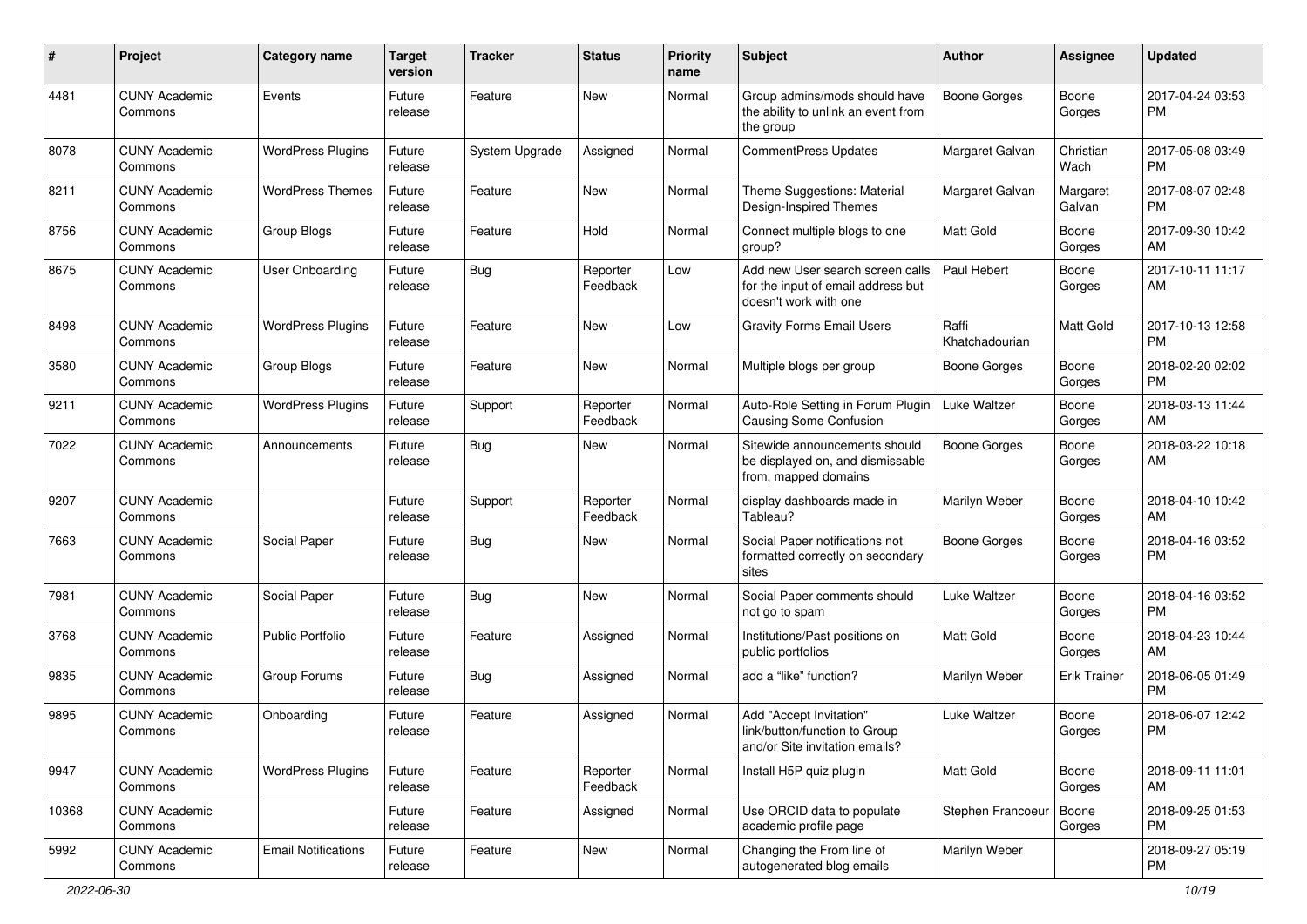| #     | Project                         | Category name            | <b>Target</b><br>version | <b>Tracker</b> | <b>Status</b>        | <b>Priority</b><br>name | <b>Subject</b>                                                                                               | <b>Author</b>    | Assignee            | <b>Updated</b>                |
|-------|---------------------------------|--------------------------|--------------------------|----------------|----------------------|-------------------------|--------------------------------------------------------------------------------------------------------------|------------------|---------------------|-------------------------------|
| 9289  | <b>CUNY Academic</b><br>Commons | <b>WordPress Plugins</b> | Future<br>release        | Bug            | Reporter<br>Feedback | Normal                  | Email Users Plugin                                                                                           | Laurie Hurson    | Boone<br>Gorges     | 2018-10-24 12:34<br><b>PM</b> |
| 9028  | <b>CUNY Academic</b><br>Commons | Onboarding               | Future<br>release        | Feature        | Assigned             | Normal                  | suggest groups to new members<br>during the registration process                                             | <b>Matt Gold</b> | Chris Stein         | 2018-10-24 12:34<br><b>PM</b> |
| 9926  | <b>CUNY Academic</b><br>Commons | <b>WordPress Plugins</b> | Future<br>release        | <b>Bug</b>     | <b>New</b>           | Normal                  | twitter-mentions-as-comments<br>cron jobs can run long                                                       | Boone Gorges     | Boone<br>Gorges     | 2018-10-24 12:34<br><b>PM</b> |
| 10659 | <b>CUNY Academic</b><br>Commons | Group Forums             | Future<br>release        | Feature        | Assigned             | Normal                  | Post to multiple groups via email                                                                            | <b>Matt Gold</b> | Raymond<br>Hoh      | 2018-11-15 12:54<br>AM        |
| 11024 | <b>CUNY Academic</b><br>Commons | WordPress (misc)         | Future<br>release        | Bug            | New                  | Normal                  | Subsites should not show "you<br>should update your .htaccess<br>now" notice after permalink setting<br>save | Boone Gorges     |                     | 2019-01-28 01:35<br><b>PM</b> |
| 11131 | <b>CUNY Academic</b><br>Commons |                          | Future<br>release        | Feature        | Reporter<br>Feedback | Normal                  | <b>Image Annotation Plugins</b>                                                                              | Laurie Hurson    |                     | 2019-02-26 11:33<br>AM        |
| 9720  | <b>CUNY Academic</b><br>Commons | Authentication           | Future<br>release        | Feature        | <b>New</b>           | Normal                  | The Commons should be an<br>oAuth provider                                                                   | Boone Gorges     |                     | 2019-03-01 02:04<br><b>PM</b> |
| 4635  | <b>CUNY Academic</b><br>Commons | Authentication           | Future<br>release        | Feature        | New                  | Normal                  | Allow non-WP authentication                                                                                  | Boone Gorges     | Sonja Leix          | 2019-03-01 02:05<br><b>PM</b> |
| 5016  | <b>CUNY Academic</b><br>Commons | Events                   | Future<br>release        | Feature        | Assigned             | Low                     | Allow comments to be posted on<br>events                                                                     | <b>Matt Gold</b> | Raymond<br>Hoh      | 2019-03-01 02:23<br><b>PM</b> |
| 1544  | <b>CUNY Academic</b><br>Commons | Groups (misc)            | Future<br>release        | Feature        | Reporter<br>Feedback | Normal                  | Group Filtering and Sorting                                                                                  | <b>Matt Gold</b> | Chris Stein         | 2019-03-01 02:25<br><b>PM</b> |
| 11392 | <b>CUNY Academic</b><br>Commons |                          | Future<br>release        | Bug            | <b>New</b>           | Normal                  | Migrate users away from<br><b>StatPress</b>                                                                  | Boone Gorges     |                     | 2019-04-23 03:53<br><b>PM</b> |
| 11531 | <b>CUNY Academic</b><br>Commons | Events                   | Future<br>release        | Feature        | <b>New</b>           | Normal                  | Main Events calendar should<br>include non-public events that<br>user has access to                          | scott voth       | Boone<br>Gorges     | 2019-06-11 10:00<br>AM        |
| 11834 | <b>CUNY Academic</b><br>Commons | <b>Group Files</b>       | Future<br>release        | Feature        | <b>New</b>           | Normal                  | Improved tools for managing<br>group file folders                                                            | Boone Gorges     | Sonja Leix          | 2019-09-06 03:55<br><b>PM</b> |
| 5050  | <b>CUNY Academic</b><br>Commons | Social Paper             | Future<br>release        | Feature        | <b>New</b>           | Low                     | Making comments visible in SP<br>editing mode (SP suggestion #1)                                             | Marilyn Weber    | Samantha<br>Raddatz | 2019-09-17 11:10<br><b>PM</b> |
| 11788 | <b>CUNY Academic</b><br>Commons | <b>WordPress Plugins</b> | Future<br>release        | Support        | Reporter<br>Feedback | Normal                  | Plugin Request - Browse Aloud                                                                                | scott voth       |                     | 2019-09-24 08:42<br>AM        |
| 11860 | <b>CUNY Academic</b><br>Commons | Registration             | Future<br>release        | Feature        | <b>New</b>           | Normal                  | <b>Ensure Students Are Aware They</b><br>Can Use Aliases At Registration                                     | scott voth       |                     | 2019-09-24 08:46<br>AM        |
| 11789 | <b>CUNY Academic</b><br>Commons | Courses                  | Future<br>release        | Feature        | <b>New</b>           | Normal                  | Ability to remove item from<br>Courses list                                                                  | Laurie Hurson    | Sonja Leix          | 2019-09-24 12:28<br><b>PM</b> |
| 8836  | <b>CUNY Academic</b><br>Commons | Blogs (BuddyPress)       | Future<br>release        | Feature        | Assigned             | Normal                  | Redesign site launch process                                                                                 | <b>Matt Gold</b> | Boone<br>Gorges     | 2019-10-03 02:49<br><b>PM</b> |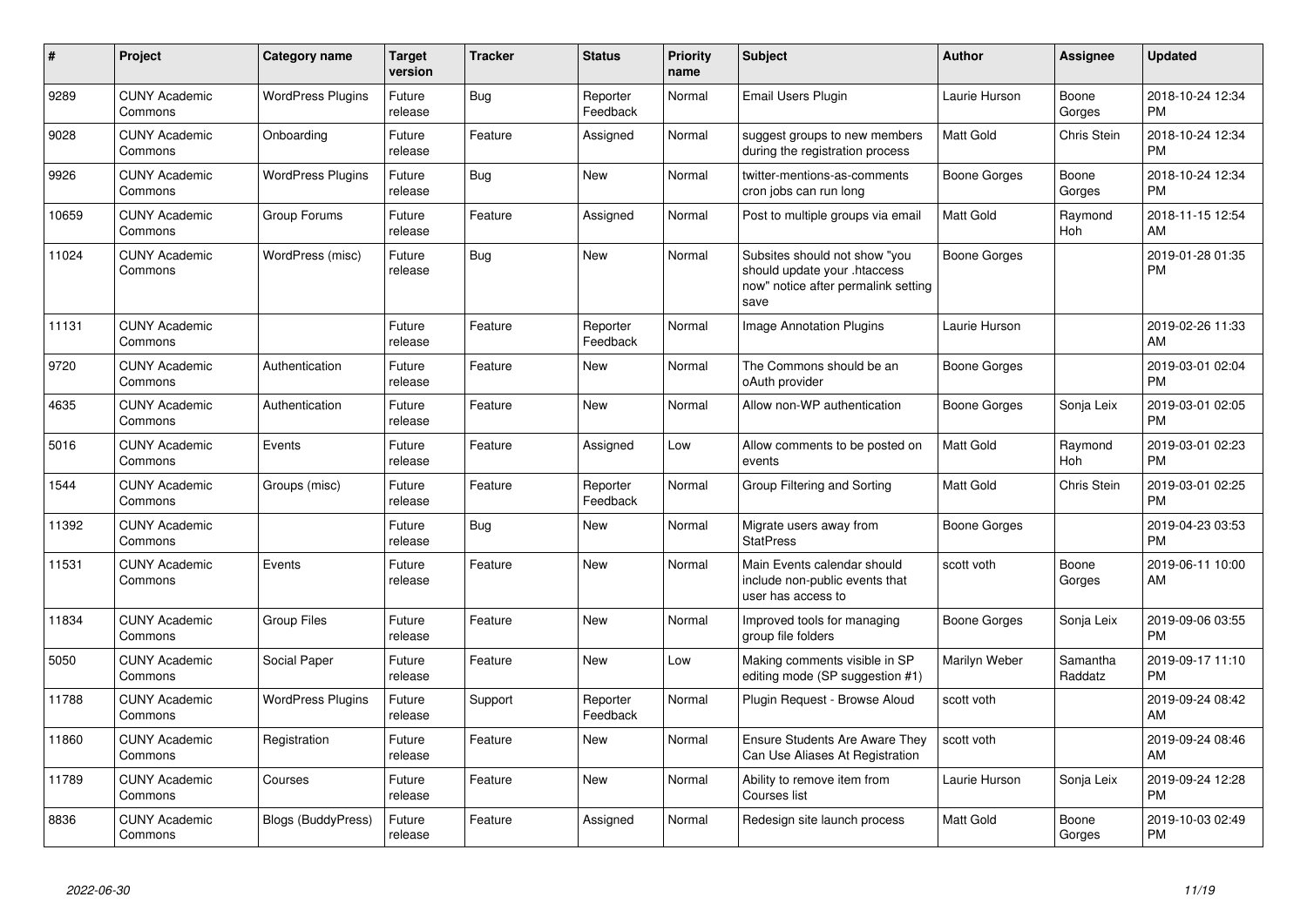| #     | <b>Project</b>                  | Category name              | Target<br>version | <b>Tracker</b> | <b>Status</b>        | <b>Priority</b><br>name | <b>Subject</b>                                                                             | <b>Author</b>  | Assignee            | <b>Updated</b>                |
|-------|---------------------------------|----------------------------|-------------------|----------------|----------------------|-------------------------|--------------------------------------------------------------------------------------------|----------------|---------------------|-------------------------------|
| 11945 | <b>CUNY Academic</b><br>Commons | Reckoning                  | Future<br>release | Feature        | Reporter<br>Feedback | Normal                  | Add Comments bubble to<br>Reckoning views                                                  | Boone Gorges   | Boone<br>Gorges     | 2019-11-12 05:14<br><b>PM</b> |
| 12091 | <b>CUNY Academic</b><br>Commons | <b>Group Files</b>         | Future<br>release | Feature        | New                  | Normal                  | Improved pre-upload file validation<br>for bp-group-documents                              | Boone Gorges   | Boone<br>Gorges     | 2019-11-14 01:21<br><b>PM</b> |
| 11971 | <b>CUNY Academic</b><br>Commons | <b>Email Notifications</b> | Future<br>release | Bug            | Reporter<br>Feedback | Low                     | Pictures obscured in emailed post<br>notifications                                         | Marilyn Weber  | Raymond<br>Hoh      | 2019-11-21 01:14<br><b>PM</b> |
| 12446 | <b>CUNY Academic</b><br>Commons | Groups (misc)              | Future<br>release | Feature        | Reporter<br>Feedback | Normal                  | Toggle default site to group forum<br>posting                                              | Laurie Hurson  | Laurie Hurson       | 2020-03-10 11:57<br>AM        |
| 12573 | <b>CUNY Academic</b><br>Commons | <b>WordPress Plugins</b>   | Future<br>release | Bug            | New                  | Normal                  | CommentPress Core Issues                                                                   | scott voth     |                     | 2020-03-24 04:32<br><b>PM</b> |
| 5581  | <b>CUNY Academic</b><br>Commons | Analytics                  | Future<br>release | Feature        | Assigned             | Normal                  | <b>Explore alternatives to Google</b><br>Analytics                                         | Matt Gold      | Valerie<br>Townsend | 2020-04-17 03:12<br><b>PM</b> |
| 10354 | <b>CUNY Academic</b><br>Commons | <b>Public Portfolio</b>    | Future<br>release | Feature        | <b>New</b>           | Normal                  | Opt out of Having a Profile Page                                                           | scott voth     | Chris Stein         | 2020-05-12 10:43<br>AM        |
| 13048 | <b>CUNY Academic</b><br>Commons | Shortcodes and<br>embeds   | Future<br>release | Feature        | New                  | Normal                  | Jupyter Notebooks support                                                                  | Boone Gorges   |                     | 2020-07-14 11:46<br>AM.       |
| 3002  | <b>CUNY Academic</b><br>Commons | Search                     | Future<br>release | Feature        | Assigned             | Normal                  | Overhaul CAC search by using<br>external search appliance                                  | Boone Gorges   | Boone<br>Gorges     | 2020-07-15 03:05<br><b>PM</b> |
| 13370 | <b>CUNY Academic</b><br>Commons | Group Library              | Future<br>release | Feature        | <b>New</b>           | Normal                  | Library bulk deletion and folder<br>editing                                                | Colin McDonald | Boone<br>Gorges     | 2020-10-13 10:41<br>AM        |
| 13466 | <b>CUNY Academic</b><br>Commons | Cavalcade                  | Future<br>release | Feature        | New                  | Normal                  | Automated cleanup for duplicate<br>Cavalcade tasks                                         | Boone Gorges   | Boone<br>Gorges     | 2020-10-13 05:24<br>PM        |
| 7115  | <b>CUNY Academic</b><br>Commons | Groups (misc)              | Future<br>release | Feature        | Reporter<br>Feedback | Normal                  | make licensing info clear during<br>group creation                                         | Matt Gold      | Raymond<br>Hoh      | 2020-12-08 11:32<br><b>AM</b> |
| 14113 | <b>CUNY Academic</b><br>Commons | WordPress (misc)           | Future<br>release | Bug            | Hold                 | Normal                  | Block Editor Not Working on this<br>page - Json error                                      | scott voth     | Boone<br>Gorges     | 2021-03-05 11:01<br>AM        |
| 14496 | <b>CUNY Academic</b><br>Commons | Domain Mapping             | Future<br>release | Bug            | <b>New</b>           | Normal                  | Mapped domain SSO uses<br>third-party cookies                                              | Raymond Hoh    | Raymond<br>Hoh      | 2021-05-24 04:03<br>PM        |
| 12042 | <b>CUNY Academic</b><br>Commons | <b>Email Notifications</b> | Future<br>release | Feature        | <b>New</b>           | Normal                  | Improved error logging for BPGES<br>send queue                                             | Boone Gorges   | Boone<br>Gorges     | 2021-11-19 12:25<br><b>PM</b> |
| 13358 | <b>CUNY Academic</b><br>Commons | Group Forums               | Future<br>release | Feature        | New                  | Normal                  | Improved UI for group forum<br>threading settings                                          | Boone Gorges   | Raymond<br>Hoh      | 2021-11-19 12:27<br><b>PM</b> |
| 13199 | <b>CUNY Academic</b><br>Commons | Group Forums               | Future<br>release | Feature        | <b>New</b>           | Normal                  | Favoring Groups over bbPress<br>plugin                                                     | Colin McDonald | Colin<br>McDonald   | 2021-11-19 12:28<br><b>PM</b> |
| 14309 | <b>CUNY Academic</b><br>Commons | Group Library              | Future<br>release | Feature        | New                  | Normal                  | Better handling of<br>bp_group_document file download<br>attempts when file is not present | Boone Gorges   | Boone<br>Gorges     | 2021-11-19 12:28<br><b>PM</b> |
| 13650 | <b>CUNY Academic</b><br>Commons | Group Library              | Future<br>release | Feature        | <b>New</b>           | Normal                  | Forum Attachments in Group<br>Library                                                      | Laurie Hurson  |                     | 2021-11-19 12:30<br><b>PM</b> |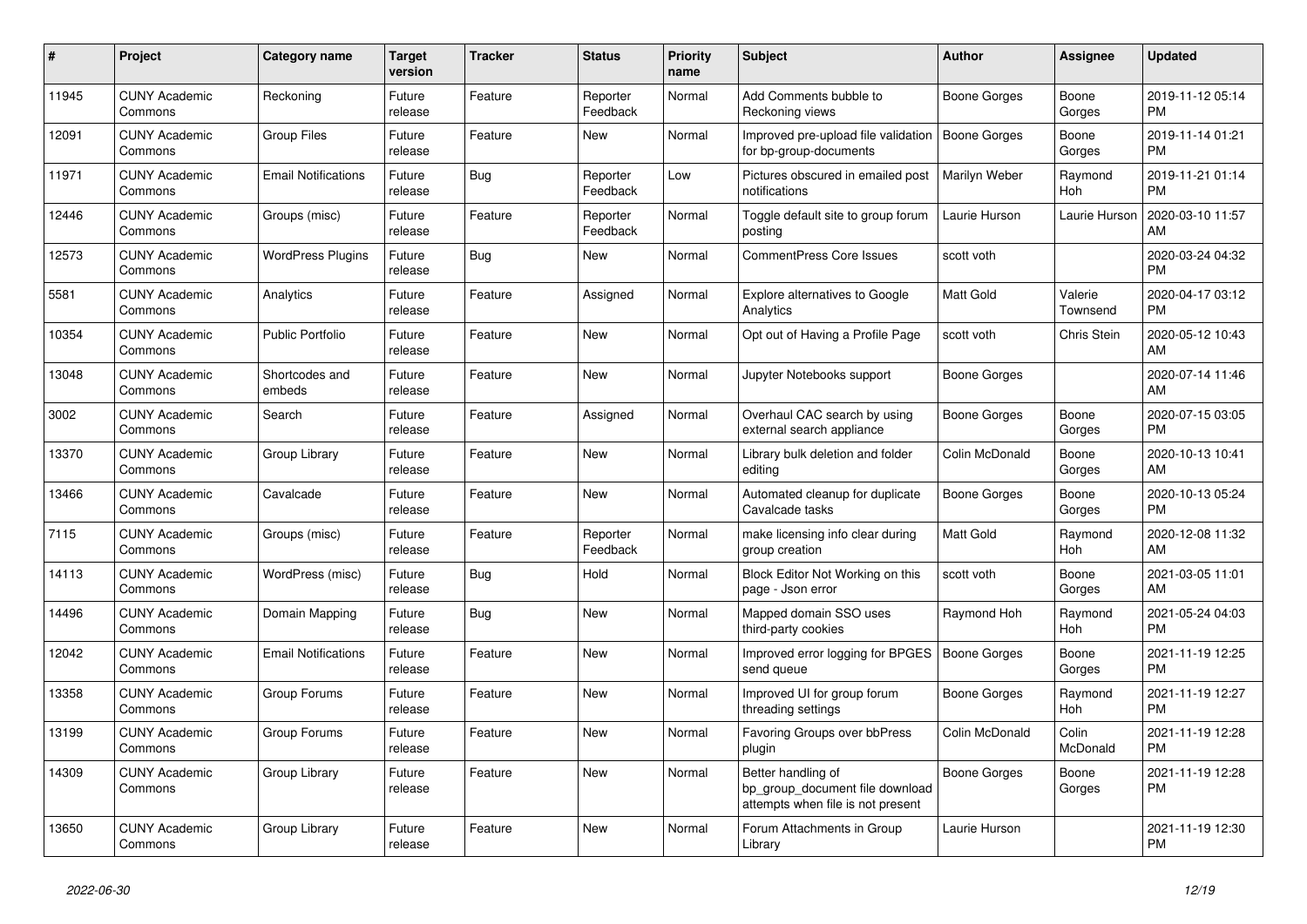| #     | Project                         | <b>Category name</b>        | Target<br>version | <b>Tracker</b> | <b>Status</b> | Priority<br>name | <b>Subject</b>                                                      | <b>Author</b>       | <b>Assignee</b>     | <b>Updated</b>                |
|-------|---------------------------------|-----------------------------|-------------------|----------------|---------------|------------------|---------------------------------------------------------------------|---------------------|---------------------|-------------------------------|
| 13331 | <b>CUNY Academic</b><br>Commons | Site cloning                | Future<br>release | Bug            | <b>New</b>    | Normal           | Combine Site Template and Clone<br>operations                       | Boone Gorges        | Jeremy Felt         | 2021-11-19 12:39<br><b>PM</b> |
| 13835 | <b>CUNY Academic</b><br>Commons | WordPress (misc)            | Future<br>release | Feature        | <b>New</b>    | Normal           | Allow OneSearch widget to have<br>'CUNY' as campus                  | Boone Gorges        | Boone<br>Gorges     | 2021-11-19 12:39<br><b>PM</b> |
| 10226 | <b>CUNY Academic</b><br>Commons | Courses                     | Future<br>release | Feature        | <b>New</b>    | Normal           | Add "My Courses" to drop down<br>list                               | scott voth          | Boone<br>Gorges     | 2021-11-19 12:42<br><b>PM</b> |
| 14987 | <b>CUNY Academic</b><br>Commons | <b>WordPress Plugins</b>    | Future<br>release | Bug            | <b>New</b>    | Normal           | Elementor update causes<br>database freeze-up                       | Boone Gorges        | Boone<br>Gorges     | 2021-11-29 12:02<br><b>PM</b> |
| 14184 | <b>CUNY Academic</b><br>Commons | <b>Public Portfolio</b>     | Future<br>release | Feature        | <b>New</b>    | Normal           | Centralized mechanism for storing<br>Campus affiliations            | <b>Boone Gorges</b> | Boone<br>Gorges     | 2022-01-04 11:35<br>AM        |
| 8900  | <b>CUNY Academic</b><br>Commons | Accessibility               | Future<br>release | Feature        | Assigned      | Normal           | Look into tools to enforce<br>accessibility in WP environment       | Matt Gold           | Boone<br>Gorges     | 2022-04-26 11:59<br>AM.       |
| 8901  | <b>CUNY Academic</b><br>Commons | Accessibility               | Future<br>release | Feature        | Assigned      | Normal           | Theme analysis for accessibility                                    | Matt Gold           | Boone<br>Gorges     | 2022-04-26 11:59<br>AM        |
| 8835  | <b>CUNY Academic</b><br>Commons | <b>Blogs (BuddyPress)</b>   | Future<br>release | Feature        | <b>New</b>    | Normal           | Extend cuny is shortlinks to sites                                  | Luke Waltzer        | Boone<br>Gorges     | 2022-04-26 11:59<br>AM        |
| 11243 | <b>CUNY Academic</b><br>Commons | BuddyPress (misc)           | Future<br>release | <b>Bug</b>     | New           | Normal           | Audit bp-custom.php                                                 | Raymond Hoh         | Raymond<br>Hoh      | 2022-04-26 11:59<br>AM        |
| 10380 | <b>CUNY Academic</b><br>Commons | WordPress (misc)            | Future<br>release | Feature        | In Progress   | Normal           | Remove blacklisted plugins                                          | Boone Gorges        |                     | 2022-04-26 12:00<br>PM        |
| 11843 | <b>CUNY Academic</b><br>Commons | WordPress (misc)            | Future<br>release | Design/UX      | New           | Normal           | Tweaking the Gutenberg Editor<br>Interface                          | Laurie Hurson       |                     | 2022-04-26 12:00<br><b>PM</b> |
| 14787 | <b>CUNY Academic</b><br>Commons | <b>Plugin Packages</b>      | Future<br>release | Feature        | New           | Normal           | Creating a "Design" plugin<br>package                               | Laurie Hurson       | scott voth          | 2022-04-27 04:56<br><b>PM</b> |
| 16092 | <b>CUNY Academic</b><br>Commons |                             | Future<br>release | Feature        | Hold          | Normal           | Don't show main site in Site<br>search results                      | Boone Gorges        | Boone<br>Gorges     | 2022-05-17 03:12<br>PM.       |
| 15604 | <b>CUNY Academic</b><br>Commons | <b>Email Notifications</b>  | Future<br>release | Feature        | Assigned      | Normal           | <b>Restructure Commons Group</b><br>Digest Email Messages           | Matt Gold           | Boone<br>Gorges     | 2022-05-26 10:45<br>AM.       |
| 10580 | <b>CUNY Academic</b><br>Commons | Information<br>Architecture | Future<br>release | Design/UX      | New           | Normal           | Primary nav item review                                             | Boone Gorges        | Sara Cannon         | 2022-06-28 01:29<br><b>PM</b> |
| 3524  | <b>CUNY Academic</b><br>Commons | Documentation               | Not tracked       | Documentation  | Assigned      | Normal           | Post describing all you can do<br>when starting up a new blog/group | Matt Gold           | scott voth          | 2014-10-04 12:56<br><b>PM</b> |
| 4027  | <b>CUNY Academic</b><br>Commons | Commons In A Box            | Not tracked       | Design/UX      | Assigned      | Normal           | Usability review of CBOX update<br>procedures                       | <b>Matt Gold</b>    | Samantha<br>Raddatz | 2015-05-11 06:36<br><b>PM</b> |
| 4235  | <b>CUNY Academic</b><br>Commons |                             | Not tracked       | Design/UX      | Assigned      | Normal           | Explore user experience around<br>comments on forum topics vs docs  | Matt Gold           | Samantha<br>Raddatz | 2015-07-21 10:23<br>AM        |
| 3565  | <b>CUNY Academic</b><br>Commons | My Commons                  | Not tracked       | Documentation  | <b>New</b>    | Normal           | Load Newest inconsistencies                                         | Chris Stein         | scott voth          | 2015-11-09 01:16<br>PM        |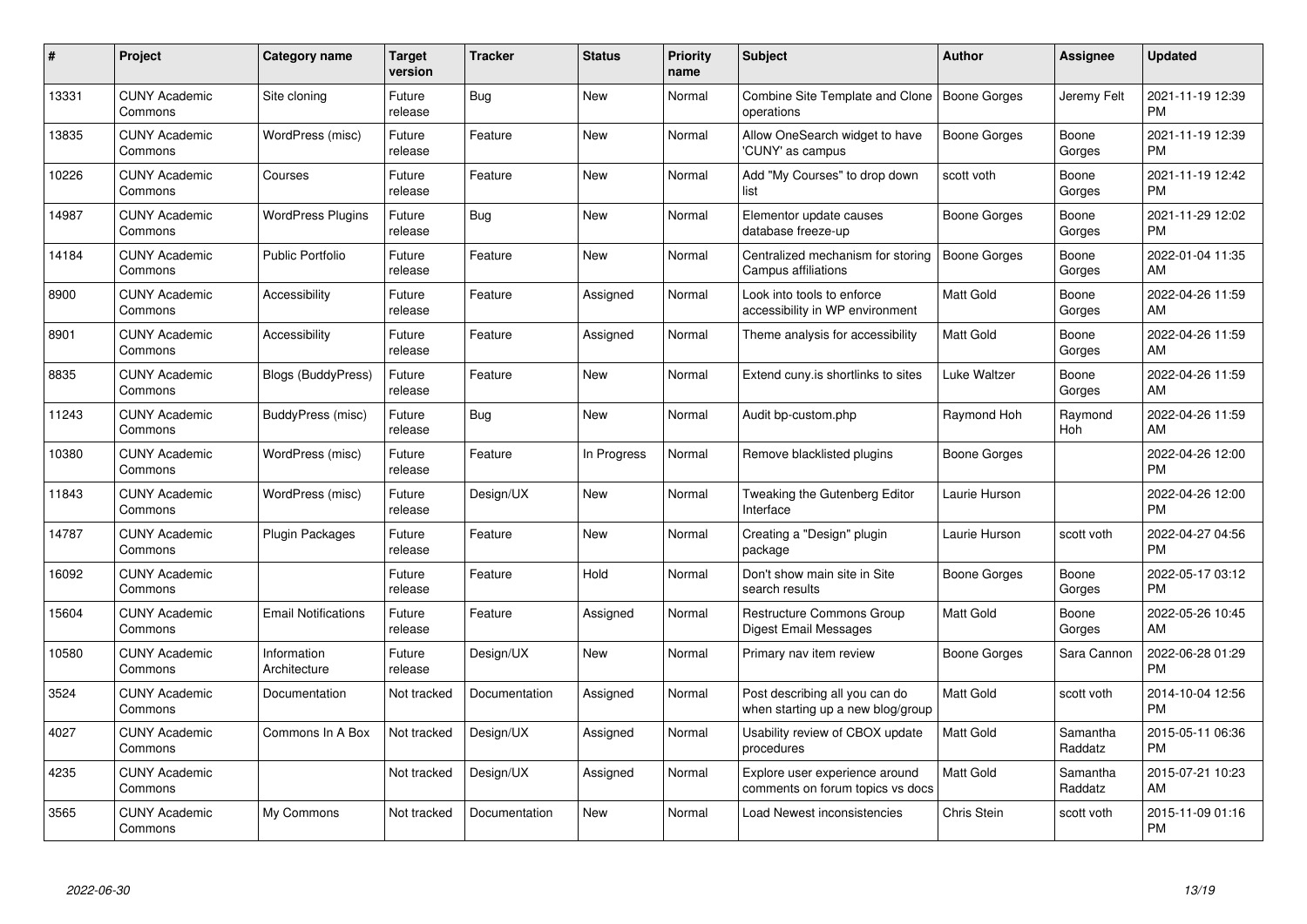| #    | Project                         | <b>Category name</b>           | <b>Target</b><br>version | Tracker       | <b>Status</b>        | <b>Priority</b><br>name | <b>Subject</b>                                                                     | Author              | <b>Assignee</b>     | <b>Updated</b>                |
|------|---------------------------------|--------------------------------|--------------------------|---------------|----------------------|-------------------------|------------------------------------------------------------------------------------|---------------------|---------------------|-------------------------------|
| 4972 | <b>CUNY Academic</b><br>Commons | Analytics                      | Not tracked              | <b>Bug</b>    | <b>New</b>           | Normal                  | <b>Newsletter Analytics</b>                                                        | Stephen Real        | Matt Gold           | 2015-12-09 12:54<br>PM.       |
| 3230 | <b>CUNY Academic</b><br>Commons | Internal Tools and<br>Workflow | Not tracked              | Feature       | Assigned             | High                    | Scripts for quicker<br>provisioning/updating of<br>development environments        | <b>Boone Gorges</b> | Boone<br>Gorges     | 2016-01-26 04:54<br><b>PM</b> |
| 2175 | <b>CUNY Academic</b><br>Commons | WordPress (misc)               | Not tracked              | Support       | Assigned             | Normal                  | Subscibe 2 vs. Jetpack<br>subscription options                                     | local admin         | Matt Gold           | 2016-01-26 04:58<br><b>PM</b> |
| 4070 | <b>CUNY Academic</b><br>Commons | Analytics                      | Not tracked              | Support       | Assigned             | Normal                  | Request for JITP site analytics                                                    | Matt Gold           | Seth Persons        | 2016-02-23 03:09<br><b>PM</b> |
| 636  | <b>CUNY Academic</b><br>Commons | WordPress (misc)               | Not tracked              | Support       | Assigned             | Normal                  | Create Lynda.com-like Table of<br>Contents for Prospective Tutorial<br>Screencasts | <b>Matt Gold</b>    | scott voth          | 2016-02-23 03:12<br>PM        |
| 4986 | <b>CUNY Academic</b><br>Commons | ZenDesk                        | Not tracked              | Support       | Assigned             | Normal                  | Prepare documentation for<br>Zendesk re web widget                                 | <b>Matt Gold</b>    | Samantha<br>Raddatz | 2016-02-25 03:09<br><b>PM</b> |
| 3369 | <b>CUNY Academic</b><br>Commons | Reply By Email                 | Not tracked              | Outreach      | Hold                 | Normal                  | Release reply by email to WP<br>plugin directory                                   | <b>Matt Gold</b>    | Raymond<br>Hoh      | 2016-03-01 12:46<br><b>PM</b> |
| 2666 | <b>CUNY Academic</b><br>Commons | About page                     | Not tracked              | Documentation | Assigned             | Normal                  | <b>Update About Text</b>                                                           | Chris Stein         | Luke Waltzer        | 2016-03-04 11:19<br>AM        |
| 2612 | <b>CUNY Academic</b><br>Commons |                                | Not tracked              | Publicity     | Assigned             | Normal                  | Pinterest site for the Commons                                                     | local admin         | Sarah<br>Morgano    | 2016-03-04 11:19<br>AM        |
| 5317 | <b>CUNY Academic</b><br>Commons | Group Blogs                    | Not tracked              | <b>Bug</b>    | Reporter<br>Feedback | Normal                  | Notifications of New Post Didn't<br>Come                                           | Luke Waltzer        | Samantha<br>Raddatz | 2016-03-21 10:41<br><b>PM</b> |
| 5298 | <b>CUNY Academic</b><br>Commons |                                | Not tracked              | Publicity     | New                  | Normal                  | Survey Pop-Up Text                                                                 | Samantha Raddatz    | Samantha<br>Raddatz | 2016-03-22 12:27<br><b>PM</b> |
| 3657 | <b>CUNY Academic</b><br>Commons | WordPress (misc)               | Not tracked              | Feature       | <b>New</b>           | Normal                  | Create alert for GC email<br>addresses                                             | Matt Gold           | Matt Gold           | 2016-04-14 11:29<br><b>PM</b> |
| 5679 | <b>CUNY Academic</b><br>Commons | Analytics                      | Not tracked              | Feature       | <b>New</b>           | Normal                  | Logged In Users for GA                                                             | Valerie Townsend    | Valerie<br>Townsend | 2016-06-11 09:49<br>AM        |
| 6115 | <b>CUNY Academic</b><br>Commons | Publicity                      | Not tracked              | Feature       | Assigned             | Normal                  | create digital signage for GC                                                      | <b>Matt Gold</b>    | scott voth          | 2016-10-11 10:09<br><b>PM</b> |
| 6298 | <b>CUNY Academic</b><br>Commons | User Experience                | Not tracked              | Design/UX     | Assigned             | Normal                  | Examine data from survey                                                           | Matt Gold           | Margaret<br>Galvan  | 2016-10-14 12:16<br><b>PM</b> |
| 6671 | <b>CUNY Academic</b><br>Commons | Reply By Email                 | Not tracked              | Bug           | Assigned             | Normal                  | 'Post too often" RBE error<br>message                                              | Matt Gold           | Raymond<br>Hoh      | 2016-11-11 09:55<br>AM        |
| 6644 | <b>CUNY Academic</b><br>Commons |                                | Not tracked              | <b>Bug</b>    | Reporter<br>Feedback | High                    | White Screen at Login Pge                                                          | Luke Waltzer        | Raymond<br>Hoh      | 2016-11-21 10:34<br><b>PM</b> |
| 6665 | <b>CUNY Academic</b><br>Commons |                                | Not tracked              | Publicity     | New                  | Normal                  | Dead Link in 1.10 announcement<br>post                                             | Paige Dupont        | Stephen Real        | 2016-12-01 03:11<br>PM        |
| 6995 | <b>CUNY Academic</b><br>Commons | Home Page                      | Not tracked              | Bug           | Assigned             | Normal                  | member filter on homepage not<br>working                                           | Matt Gold           | Raymond<br>Hoh      | 2016-12-11 09:46<br><b>PM</b> |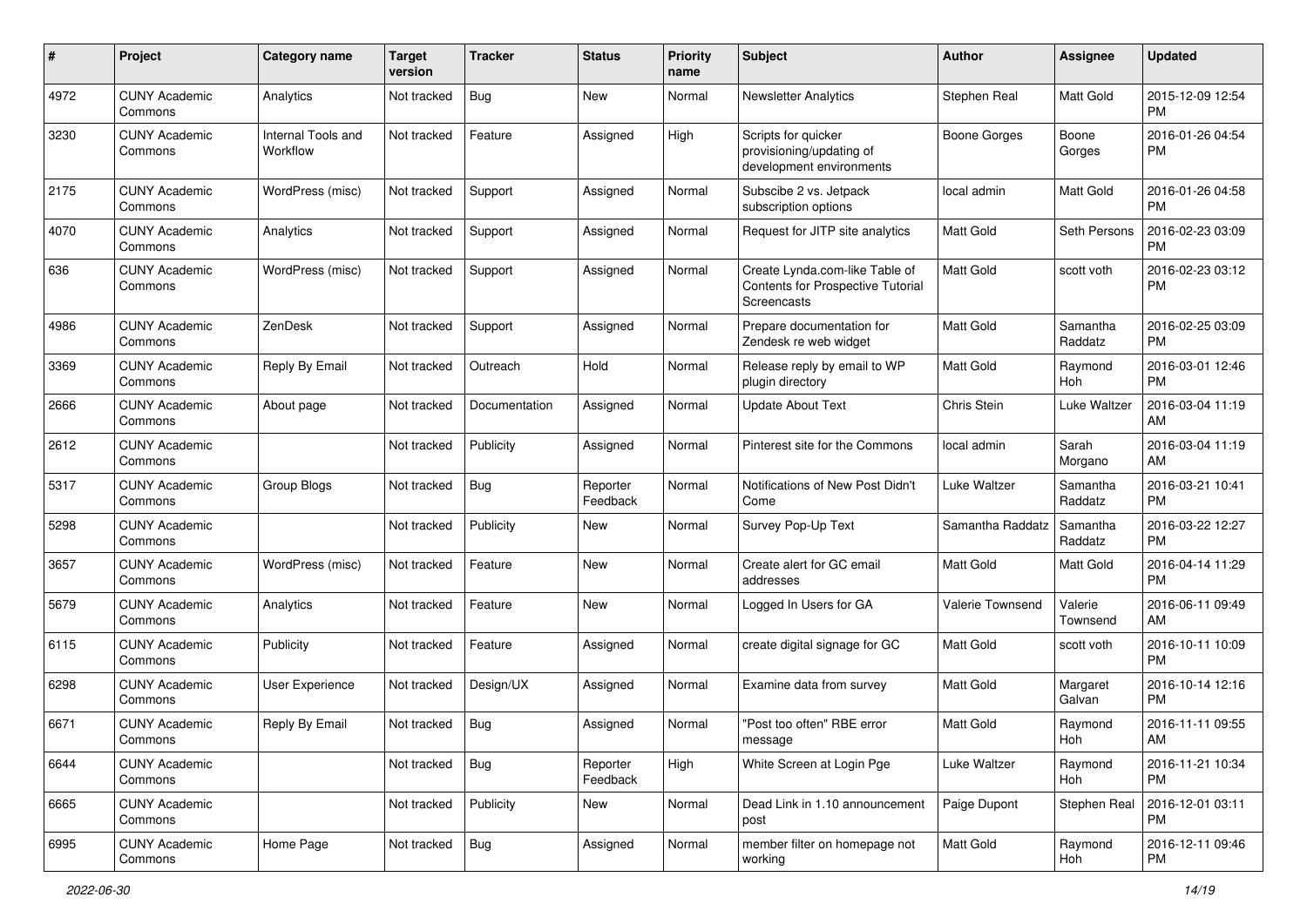| #    | Project                         | Category name            | <b>Target</b><br>version | Tracker    | <b>Status</b>        | <b>Priority</b><br>name | <b>Subject</b>                                                                                                                               | Author                  | Assignee             | <b>Updated</b>                |
|------|---------------------------------|--------------------------|--------------------------|------------|----------------------|-------------------------|----------------------------------------------------------------------------------------------------------------------------------------------|-------------------------|----------------------|-------------------------------|
| 7928 | <b>CUNY Academic</b><br>Commons | Group Forums             | Not tracked              | <b>Bug</b> | <b>New</b>           | Normal                  | Duplicate Forum post                                                                                                                         | Luke Waltzer            | Raymond<br>Hoh       | 2017-04-11 09:27<br><b>PM</b> |
| 7828 | <b>CUNY Academic</b><br>Commons |                          | Not tracked              | Feature    | Assigned             | Normal                  | Theme Assessment 2017                                                                                                                        | Margaret Galvan         | Margaret<br>Galvan   | 2017-05-02 10:41<br><b>PM</b> |
| 8440 | <b>CUNY Academic</b><br>Commons | Onboarding               | Not tracked              | <b>Bug</b> | <b>New</b>           | Normal                  | Create Test Email Accounts for<br><b>Onboarding Project</b>                                                                                  | Stephen Real            | Stephen Real         | 2017-08-01 09:49<br><b>PM</b> |
| 8902 | <b>CUNY Academic</b><br>Commons | Design                   | Not tracked              | Feature    | Assigned             | Normal                  | Report back on research on<br><b>BuddyPress themes</b>                                                                                       | <b>Matt Gold</b>        | <b>Michael Smith</b> | 2017-11-10 12:31<br><b>PM</b> |
| 8837 | <b>CUNY Academic</b><br>Commons |                          | Not tracked              | Feature    | Assigned             | Normal                  | Create a form to request info from<br>people requesting premium<br>themes and plugins                                                        | l Matt Gold             | Marilyn<br>Weber     | 2017-11-14 03:35<br><b>PM</b> |
| 8898 | <b>CUNY Academic</b><br>Commons | Social Paper             | Not tracked              | Feature    | Assigned             | Normal                  | Usage data on docs and social<br>paper                                                                                                       | <b>Matt Gold</b>        | Matt Gold            | 2017-11-16 11:32<br>AM        |
| 3615 | <b>CUNY Academic</b><br>Commons | Redmine                  | Not tracked              | Feature    | <b>New</b>           | Low                     | Create Redmine issues via email                                                                                                              | Dominic Giglio          | Boone<br>Gorges      | 2017-11-16 11:36<br>AM        |
| 8976 | <b>CUNY Academic</b><br>Commons | Reply By Email           | Not tracked              | Feature    | Assigned             | Normal                  | Package RBE new topics posting?                                                                                                              | Matt Gold               | Raymond<br>Hoh       | 2017-12-04 02:34<br><b>PM</b> |
| 9015 | <b>CUNY Academic</b><br>Commons | Groups (misc)            | Not tracked              | Outreach   | Assigned             | Normal                  | Email group admins the email<br>addresses of their groups                                                                                    | <b>Matt Gold</b>        | Matt Gold            | 2018-01-02 09:54<br>AM        |
| 9060 | <b>CUNY Academic</b><br>Commons | Commons In A Box         | Not tracked              | <b>Bug</b> | Hold                 | Normal                  | Problems with CBox image library<br>/ upload                                                                                                 | Lisa Rhody              | Raymond<br>Hoh       | 2018-01-10 03:26<br><b>PM</b> |
| 8991 | <b>CUNY Academic</b><br>Commons | Reply By Email           | Not tracked              | <b>Bug</b> | Hold                 | Normal                  | RBE duplicate email message<br>issue                                                                                                         | Matt Gold               | Raymond<br>Hoh       | 2018-02-18 08:53<br><b>PM</b> |
| 9346 | <b>CUNY Academic</b><br>Commons | WordPress (misc)         | Not tracked              | Bug        | <b>New</b>           | Normal                  | Clone cetls.bmcc.cuny.edu for<br>development                                                                                                 | Owen Roberts            | Raymond<br>Hoh       | 2018-03-06 05:35<br><b>PM</b> |
| 9420 | <b>CUNY Academic</b><br>Commons | cuny.is                  | Not tracked              | Feature    | <b>New</b>           | Normal                  | Request for http://cuny.is/streams                                                                                                           | Raffi<br>Khatchadourian | Marilyn<br>Weber     | 2018-04-02 10:08<br>AM        |
| 9643 | <b>CUNY Academic</b><br>Commons | Publicity                | Not tracked              | Feature    | New                  | Normal                  | Create a page on the Commons<br>for logos etc.                                                                                               | Stephen Real            | Stephen Real         | 2018-04-24 10:53<br>AM        |
| 8607 | <b>CUNY Academic</b><br>Commons |                          | Not tracked              | Support    | <b>New</b>           | Normal                  | Paypal?                                                                                                                                      | Marilyn Weber           | Matt Gold            | 2018-05-15 01:37<br><b>PM</b> |
| 9729 | <b>CUNY Academic</b><br>Commons | <b>SEO</b>               | Not tracked              | Support    | <b>New</b>           | Normal                  | 503 Errors showing on<br>newlaborforum.cuny.edu                                                                                              | Diane Krauthamer        | Raymond<br>Hoh       | 2018-05-22 04:48<br><b>PM</b> |
| 9908 | <b>CUNY Academic</b><br>Commons |                          | Not tracked              | Feature    | New                  | Normal                  | Is it possible to send email<br>updates to users (or an email<br>address not on the list) for only a<br>single page AFTER being<br>prompted? | Michael Shields         | scott voth           | 2018-06-11 01:34<br><b>PM</b> |
| 9515 | <b>CUNY Academic</b><br>Commons | <b>WordPress Plugins</b> | Not tracked              | Bug        | Reporter<br>Feedback | Normal                  | Text to Speech plugin - "More<br>Slowly" checkbox not working                                                                                | scott voth              | Boone<br>Gorges      | 2018-06-13 02:26<br><b>PM</b> |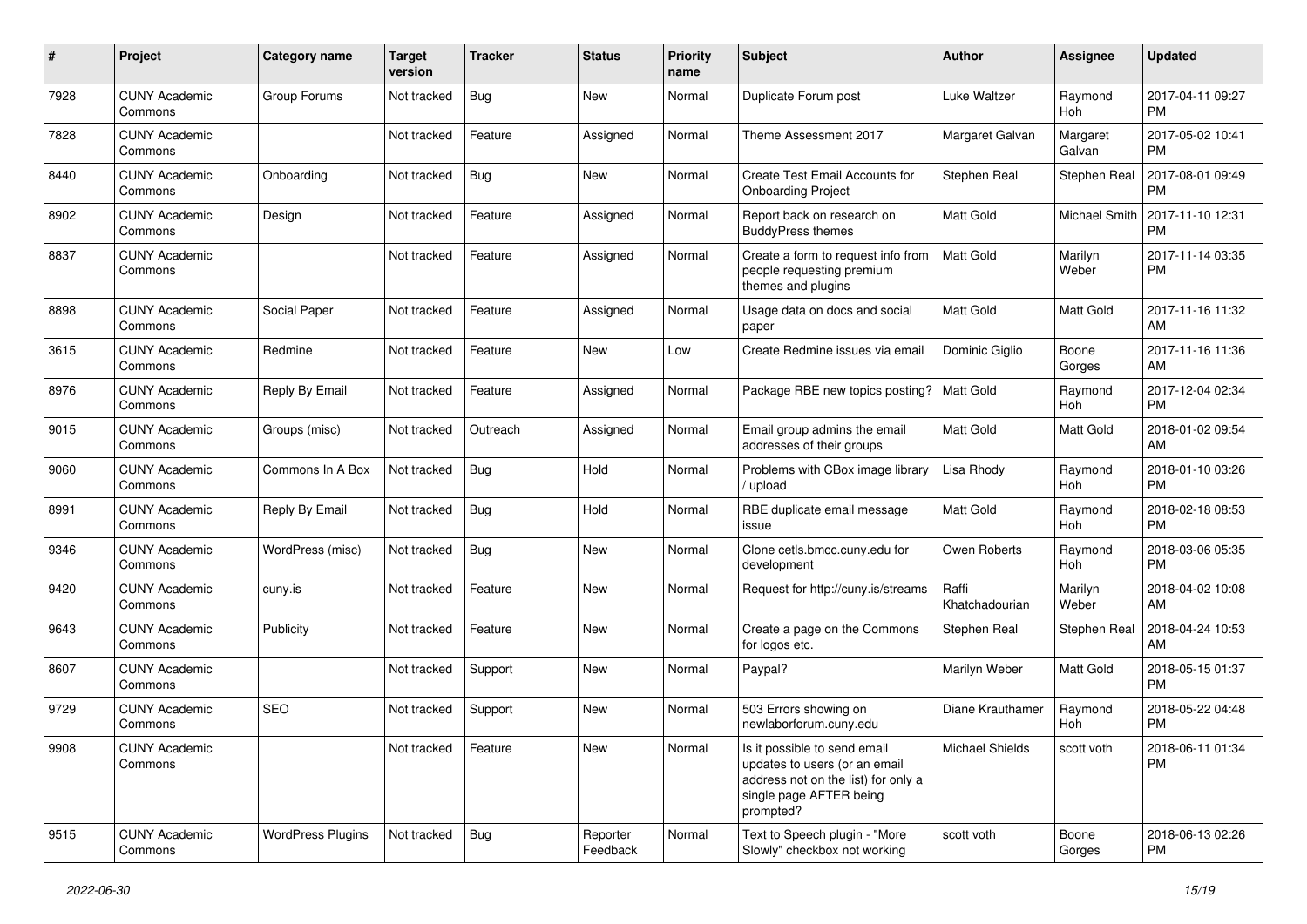| #     | <b>Project</b>                  | Category name              | <b>Target</b><br>version | <b>Tracker</b> | <b>Status</b>        | Priority<br>name | <b>Subject</b>                                                                       | <b>Author</b>           | Assignee           | <b>Updated</b>                |
|-------|---------------------------------|----------------------------|--------------------------|----------------|----------------------|------------------|--------------------------------------------------------------------------------------|-------------------------|--------------------|-------------------------------|
| 9941  | <b>CUNY Academic</b><br>Commons | Wiki                       | Not tracked              | Support        | Assigned             | Normal           | Wiki functionality                                                                   | <b>Matt Gold</b>        | Boone<br>Gorges    | 2018-06-26 10:57<br>AM        |
| 10040 | <b>CUNY Academic</b><br>Commons | WordPress (misc)           | Not tracked              | <b>Bug</b>     | Reporter<br>Feedback | Normal           | User doesn't see full list of themes                                                 | <b>Matt Gold</b>        | Boone<br>Gorges    | 2018-07-25 10:12<br>AM        |
| 9979  | <b>CUNY Academic</b><br>Commons | <b>Email Notifications</b> | Not tracked              | <b>Bug</b>     | Reporter<br>Feedback | Normal           | Reports of slow email activation<br>emails                                           | <b>Matt Gold</b>        | Boone<br>Gorges    | 2018-08-29 09:40<br><b>PM</b> |
| 10262 | <b>CUNY Academic</b><br>Commons |                            | Not tracked              | Bug            | Reporter<br>Feedback | Normal           | Newsletter Plugin: Broken Image<br>at Bottom of All Newsletters                      | Mark Webb               | Raymond<br>Hoh     | 2018-08-30 05:17<br><b>PM</b> |
| 10657 | <b>CUNY Academic</b><br>Commons |                            | Not tracked              | Support        | Reporter<br>Feedback | Normal           | child theme problems                                                                 | Marilyn Weber           |                    | 2018-11-08 01:19<br><b>PM</b> |
| 10769 | <b>CUNY Academic</b><br>Commons | <b>WordPress Themes</b>    | Not tracked              | Bug            | Reporter<br>Feedback | Normal           | 2011 Theme Sidebar                                                                   | Mark Webb               |                    | 2018-12-04 04:09<br><b>PM</b> |
| 10794 | <b>CUNY Academic</b><br>Commons | Performance                | Not tracked              | Bug            | New                  | Normal           | Memcached connection<br>occasionally breaks                                          | Boone Gorges            | Boone<br>Gorges    | 2018-12-06 03:30<br><b>PM</b> |
| 10839 | <b>CUNY Academic</b><br>Commons | About page                 | Not tracked              | Support        | <b>New</b>           | Normal           | <b>Mission Statement Needs</b><br>Revision                                           | scott voth              | Matt Gold          | 2018-12-26 10:58<br>AM        |
| 10982 | <b>CUNY Academic</b><br>Commons | Domain Mapping             | Not tracked              | Support        | Reporter<br>Feedback | Normal           | <b>CNAME</b> question                                                                | scott voth              |                    | 2019-01-22 04:29<br><b>PM</b> |
| 11077 | <b>CUNY Academic</b><br>Commons | Events                     | Not tracked              | Feature        | Reporter<br>Feedback | Normal           | Show event category description<br>in event list view                                | Raffi<br>Khatchadourian |                    | 2019-02-12 10:38<br><b>PM</b> |
| 11120 | <b>CUNY Academic</b><br>Commons | <b>WordPress Plugins</b>   | Not tracked              | <b>Bug</b>     | Reporter<br>Feedback | Normal           | Events Manager Events Not<br>Showing Up                                              | Mark Webb               |                    | 2019-02-27 04:10<br><b>PM</b> |
| 11149 | <b>CUNY Academic</b><br>Commons |                            | Not tracked              | Support        | Reporter<br>Feedback | Normal           | comments getting blocked                                                             | Marilyn Weber           | Raymond<br>Hoh     | 2019-03-26 11:40<br>AM        |
| 11449 | <b>CUNY Academic</b><br>Commons | WordPress - Media          | Not tracked              | Support        | Reporter<br>Feedback | Normal           | Cloning Media Library for JITP<br>from Staging to Production Site                    | <b>Patrick DeDauw</b>   | Boone<br>Gorges    | 2019-05-13 12:00<br><b>PM</b> |
| 11386 | <b>CUNY Academic</b><br>Commons | WordPress - Media          | Not tracked              | Support        | Reporter<br>Feedback | Normal           | disappearing images                                                                  | scott voth              | Boone<br>Gorges    | 2019-05-14 10:32<br>AM        |
| 11393 | <b>CUNY Academic</b><br>Commons |                            | Not tracked              | Publicity      | <b>New</b>           | Normal           | After 1.15 release, ceate a hero<br>slide and post about adding a site<br>to a group | scott voth              | Patrick<br>Sweeney | 2019-05-14 10:32<br>AM        |
| 11415 | <b>CUNY Academic</b><br>Commons | <b>WordPress Plugins</b>   | Not tracked              | Bug            | Reporter<br>Feedback | Normal           | Blog Subscriptions in Jetpack                                                        | Laurie Hurson           |                    | 2019-05-14 10:34<br>AM        |
| 11509 | <b>CUNY Academic</b><br>Commons |                            | Not tracked              | Support        | Reporter<br>Feedback | Normal           | deleted Page causing a Menu<br>problem?                                              | Marilyn Weber           |                    | 2019-06-04 09:54<br>AM        |
| 11556 | <b>CUNY Academic</b><br>Commons | Courses                    | Not tracked              | <b>Bug</b>     | Reporter<br>Feedback | Normal           | Instructor name given in course<br>listing                                           | Tom Harbison            |                    | 2019-06-25 04:12<br><b>PM</b> |
| 11624 | <b>CUNY Academic</b><br>Commons | WordPress (misc)           | Not tracked              | Support        | <b>New</b>           | Normal           | Change pages into posts or swap<br>database for a Commons site?                      | Stephen Klein           | Raymond<br>Hoh     | 2019-07-09 11:04<br>AM        |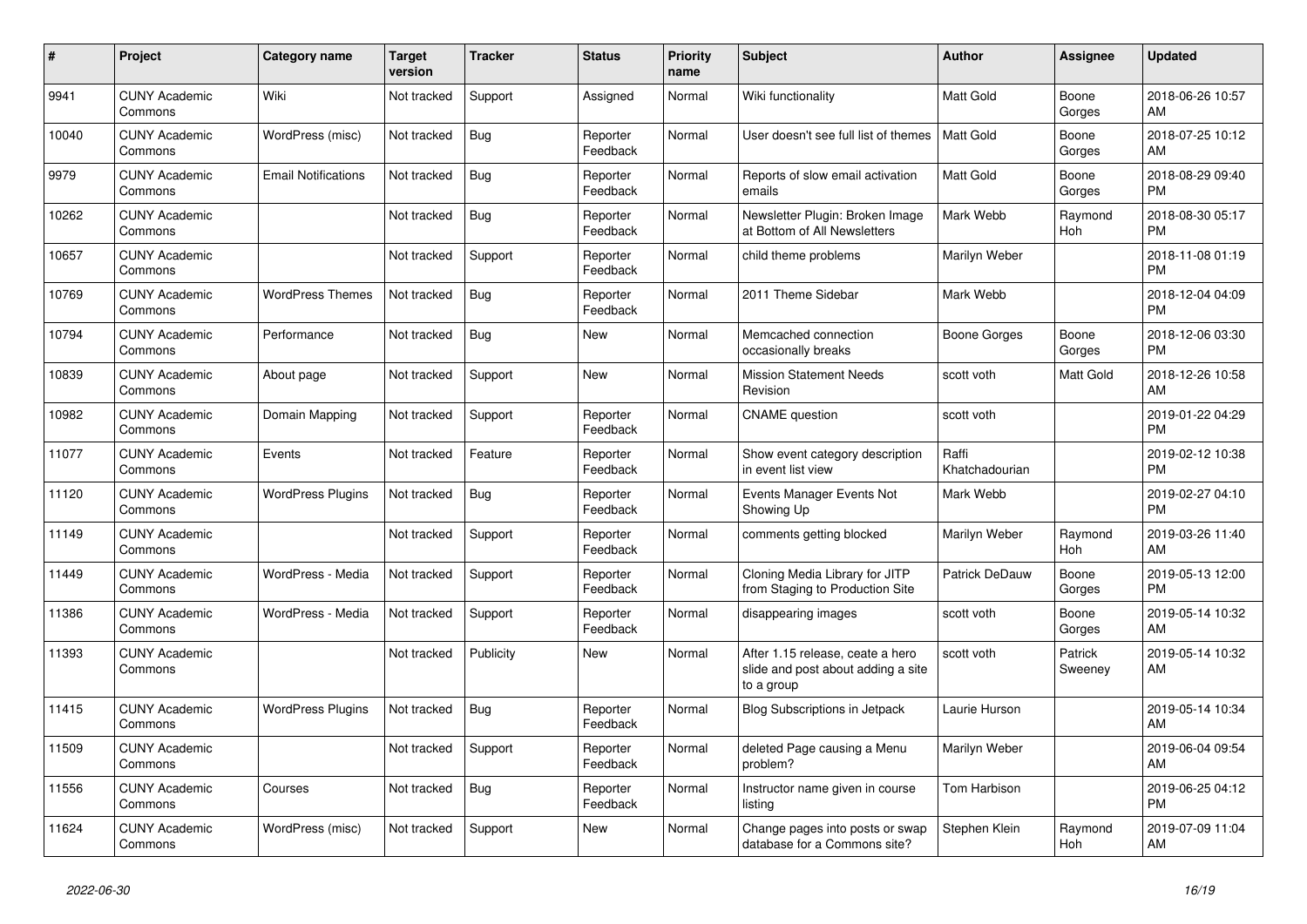| #     | Project                         | <b>Category name</b>      | <b>Target</b><br>version | <b>Tracker</b> | <b>Status</b>        | Priority<br>name | <b>Subject</b>                                                                                | <b>Author</b>    | <b>Assignee</b> | <b>Updated</b>                |
|-------|---------------------------------|---------------------------|--------------------------|----------------|----------------------|------------------|-----------------------------------------------------------------------------------------------|------------------|-----------------|-------------------------------|
| 11493 | <b>CUNY Academic</b><br>Commons | Domain Mapping            | Not tracked              | Support        | Reporter<br>Feedback | Normal           | Domain Mapping Request - Talia<br>Schaffer                                                    | scott voth       | Matt Gold       | 2019-08-06 08:39<br>AM        |
| 11771 | <b>CUNY Academic</b><br>Commons |                           | Not tracked              | Support        | Reporter<br>Feedback | Normal           | post displays in sections                                                                     | Marilyn Weber    |                 | 2019-08-20 10:34<br>AM        |
| 11787 | <b>CUNY Academic</b><br>Commons |                           | Not tracked              | Support        | Reporter<br>Feedback | Normal           | automated comments notifications<br>on ZenDesk                                                | Marilyn Weber    |                 | 2019-08-26 06:18<br><b>PM</b> |
| 10678 | <b>CUNY Academic</b><br>Commons |                           | Not tracked              | Bug            | Reporter<br>Feedback | High             | Newsletter Plugin Not Sending<br><b>Out Newsletters</b>                                       | Mark Webb        | Boone<br>Gorges | 2019-09-16 09:38<br><b>PM</b> |
| 10273 | <b>CUNY Academic</b><br>Commons | Registration              | Not tracked              | Support        | Reporter<br>Feedback | Normal           | users combining CF and campus<br>address                                                      | Marilyn Weber    |                 | 2019-09-18 10:58<br>AM        |
| 11879 | <b>CUNY Academic</b><br>Commons |                           | Not tracked              | <b>Bug</b>     | New                  | Normal           | Hypothesis comments appearing<br>on multiple, different pdfs across<br>blogs                  | Laurie Hurson    | Laurie Hurson   | 2019-09-19 02:39<br><b>PM</b> |
| 11545 | <b>CUNY Academic</b><br>Commons | <b>WordPress Plugins</b>  | Not tracked              | Support        | New                  | Normal           | Twitter searches in WordPress                                                                 | Gina Cherry      | Matt Gold       | 2019-09-23 01:03<br><b>PM</b> |
| 8666  | <b>CUNY Academic</b><br>Commons | Teaching                  | Not tracked              | Documentation  | Assigned             | Normal           | Create Teaching on the Commons<br>Resource Page                                               | <b>Matt Gold</b> | Laurie Hurson   | 2019-09-23 03:16<br><b>PM</b> |
| 11848 | <b>CUNY Academic</b><br>Commons |                           | Not tracked              | Support        | Hold                 | Normal           | a Dean of Faculty wants to share<br>a large file                                              | Marilyn Weber    |                 | 2019-09-24 08:44<br>AM.       |
| 11883 | <b>CUNY Academic</b><br>Commons | Help/Codex                | Not tracked              | Support        | <b>New</b>           | Normal           | Need Embedding Help Page<br>Update (Tableau)                                                  | Anthony Wheeler  | scott voth      | 2019-09-24 08:49<br>AM        |
| 11517 | <b>CUNY Academic</b><br>Commons |                           | Not tracked              | Feature        | Assigned             | Normal           | wp-accessibility plugin should not<br>strip 'target="_blank"' by default                      | Boone Gorges     | Laurie Hurson   | 2019-09-24 09:57<br>AM.       |
| 11519 | <b>CUNY Academic</b><br>Commons |                           | Not tracked              | Support        | Assigned             | Normal           | comment option not appearing                                                                  | Marilyn Weber    |                 | 2019-09-24 10:28<br>AM        |
| 12004 | <b>CUNY Academic</b><br>Commons |                           | Not tracked              | Support        | Reporter<br>Feedback | Normal           | Notifications for spam blog<br>comments                                                       | Gina Cherry      | Raymond<br>Hoh  | 2019-11-01 12:05<br><b>PM</b> |
| 12198 | <b>CUNY Academic</b><br>Commons |                           | Not tracked              | Bug            | Reporter<br>Feedback | Normal           | Duplicate listing in My Sites                                                                 | Tom Harbison     |                 | 2019-12-09 05:50<br><b>PM</b> |
| 12247 | <b>CUNY Academic</b><br>Commons | Publicity                 | Not tracked              | Support        | New                  | Normal           | Screenshot of First Commons<br>Homepage                                                       | scott voth       | scott voth      | 2020-01-14 12:08<br><b>PM</b> |
| 12328 | <b>CUNY Academic</b><br>Commons |                           | Not tracked              | Support        | New                  | Normal           | Sign up Code for Non-CUNY<br>Faculty                                                          | Laurie Hurson    |                 | 2020-01-28 10:25<br>AM        |
| 12350 | <b>CUNY Academic</b><br>Commons | <b>Blogs (BuddyPress)</b> | Not tracked              | Support        | Reporter<br>Feedback | Normal           | URL creation problem                                                                          | Marilyn Weber    |                 | 2020-02-03 11:27<br>AM        |
| 12352 | <b>CUNY Academic</b><br>Commons |                           | Not tracked              | Support        | New                  | Normal           | "posts list" page builder block<br>option                                                     | Marilyn Weber    |                 | 2020-02-03 01:29<br><b>PM</b> |
| 12360 | <b>CUNY Academic</b><br>Commons | <b>WordPress Themes</b>   | Not tracked              | Bug            | Reporter<br>Feedback | Normal           | site just says "DANTE We are<br>currently in maintenance mode,<br>please check back shortly." | Marilyn Weber    |                 | 2020-02-04 12:13<br><b>PM</b> |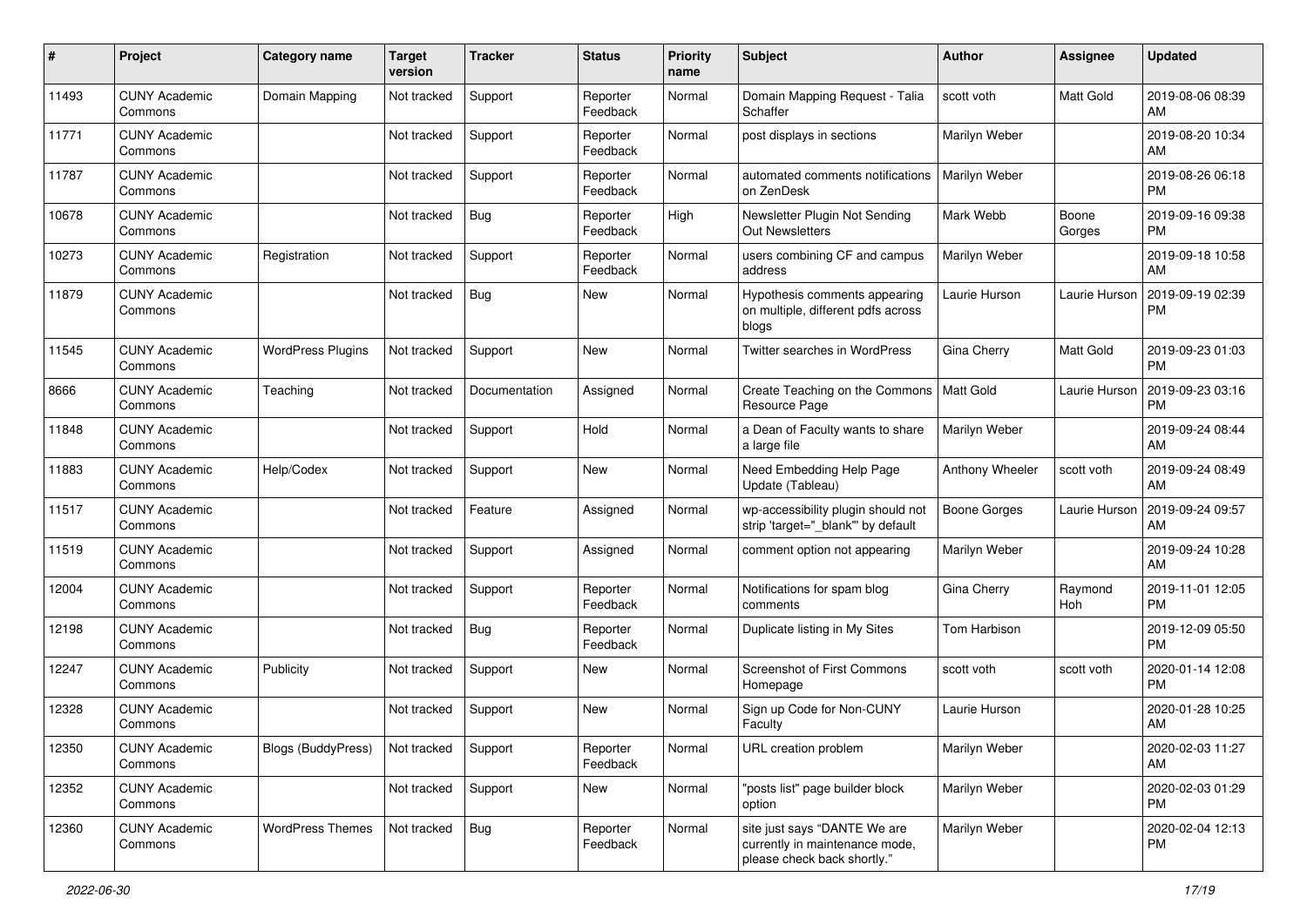| #     | Project                         | <b>Category name</b>     | <b>Target</b><br>version | <b>Tracker</b> | <b>Status</b>        | <b>Priority</b><br>name | <b>Subject</b>                                                   | <b>Author</b>       | <b>Assignee</b>    | <b>Updated</b>                |
|-------|---------------------------------|--------------------------|--------------------------|----------------|----------------------|-------------------------|------------------------------------------------------------------|---------------------|--------------------|-------------------------------|
| 12382 | <b>CUNY Academic</b><br>Commons | Membership               | Not tracked              | Support        | <b>New</b>           | Normal                  | Email request change                                             | Marilyn Weber       | Marilyn<br>Weber   | 2020-02-06 12:56<br><b>PM</b> |
| 12392 | <b>CUNY Academic</b><br>Commons | Help/Codex               | Not tracked              | Documentation  | New                  | Normal                  | <b>Updates to Common Commons</b><br>Questions on Help Page       | scott voth          | Margaret<br>Galvan | 2020-02-11 10:53<br>AM        |
| 12438 | <b>CUNY Academic</b><br>Commons | Courses                  | Not tracked              | Bug            | <b>New</b>           | Normal                  | Site appearing twice                                             | Laurie Hurson       | Boone<br>Gorges    | 2020-02-18 01:34<br><b>PM</b> |
| 12484 | <b>CUNY Academic</b><br>Commons |                          | Not tracked              | Support        | Reporter<br>Feedback | Normal                  | Sign up Code for COIL Course<br>starting in March                | Laurie Hurson       | Matt Gold          | 2020-03-02 02:26<br><b>PM</b> |
| 12741 | <b>CUNY Academic</b><br>Commons | <b>WordPress Plugins</b> | Not tracked              | Support        | Reporter<br>Feedback | Normal                  | Tableau Public Viz Block                                         | Marilyn Weber       | Raymond<br>Hoh     | 2020-05-12 11:00<br>AM        |
| 12911 | <b>CUNY Academic</b><br>Commons |                          | Not tracked              | Feature        | <b>New</b>           | Normal                  | Block access to xmlrpc.php based<br>on User-Agent                | <b>Boone Gorges</b> | Boone<br>Gorges    | 2020-06-09 05:12<br><b>PM</b> |
| 13034 | <b>CUNY Academic</b><br>Commons |                          | Not tracked              | Support        | Reporter<br>Feedback | Normal                  | a site is asking people to join the<br>Commons to get a download | Marilyn Weber       |                    | 2020-07-12 07:23<br>AM        |
| 12436 | <b>CUNY Academic</b><br>Commons |                          | Not tracked              | Bug            | Assigned             | Normal                  | Nightly system downtime                                          | Boone Gorges        |                    | 2020-08-01 09:30<br>AM        |
| 13255 | <b>CUNY Academic</b><br>Commons |                          | Not tracked              | Support        | Reporter<br>Feedback | Normal                  | Accessibility problems                                           | Marilyn Weber       |                    | 2020-09-01 05:48<br><b>PM</b> |
| 13286 | <b>CUNY Academic</b><br>Commons |                          | Not tracked              | Support        | <b>New</b>           | Normal                  | problem connecting with<br>WordPress app                         | Marilyn Weber       | Raymond<br>Hoh     | 2020-09-08 11:16<br>AM        |
| 13328 | <b>CUNY Academic</b><br>Commons | Group Forums             | Not tracked              | <b>Bug</b>     | Reporter<br>Feedback | Normal                  | cross-posting in two related<br>groups                           | Marilyn Weber       | Raymond<br>Hoh     | 2020-09-15 10:39<br><b>PM</b> |
| 13430 | <b>CUNY Academic</b><br>Commons | Reply By Email           | Not tracked              | <b>Bug</b>     | <b>New</b>           | Normal                  | Delay in RBE                                                     | Luke Waltzer        | Raymond<br>Hoh     | 2020-10-13 11:16<br>AM        |
| 13975 | <b>CUNY Academic</b><br>Commons | Social Paper             | Not tracked              | Support        | Reporter<br>Feedback | Normal                  | can't approve comments on Social<br>Paper paper                  | Marilyn Weber       |                    | 2021-02-12 09:33<br>AM        |
| 13912 | <b>CUNY Academic</b><br>Commons |                          | Not tracked              | Feature        | Hold                 | Low                     | posting "missed schedule"                                        | Marilyn Weber       |                    | 2021-02-23 10:46<br>AM        |
| 14074 | <b>CUNY Academic</b><br>Commons | WordPress (misc)         | Not tracked              | Support        | Reporter<br>Feedback | Normal                  | page password protection problem                                 | Marilyn Weber       |                    | 2021-03-02 11:03<br>AM        |
| 14398 | <b>CUNY Academic</b><br>Commons |                          | Not tracked              | Support        | Reporter<br>Feedback | Normal                  | Events plug-in notification problem                              | Marilyn Weber       |                    | 2021-05-11 11:21<br>AM        |
| 14483 | <b>CUNY Academic</b><br>Commons | WordPress - Media        | Not tracked              | Bug            | Reporter<br>Feedback | Normal                  | Wordpress PDF Embed Stopped<br>Working after JITP Media Clone    | Patrick DeDauw      | Boone<br>Gorges    | 2021-05-20 01:51<br><b>PM</b> |
| 13949 | <b>CUNY Academic</b><br>Commons |                          | Not tracked              | <b>Bug</b>     | New                  | Normal                  | Continued debugging of runaway<br>MySQL connections              | <b>Matt Gold</b>    | Boone<br>Gorges    | 2021-09-14 10:42<br>AM        |
| 14394 | <b>CUNY Academic</b><br>Commons |                          | Not tracked              | Feature        | <b>New</b>           | Normal                  | Commons News Site - redesign                                     | scott voth          | scott voth         | 2021-09-14 10:46<br>AM        |